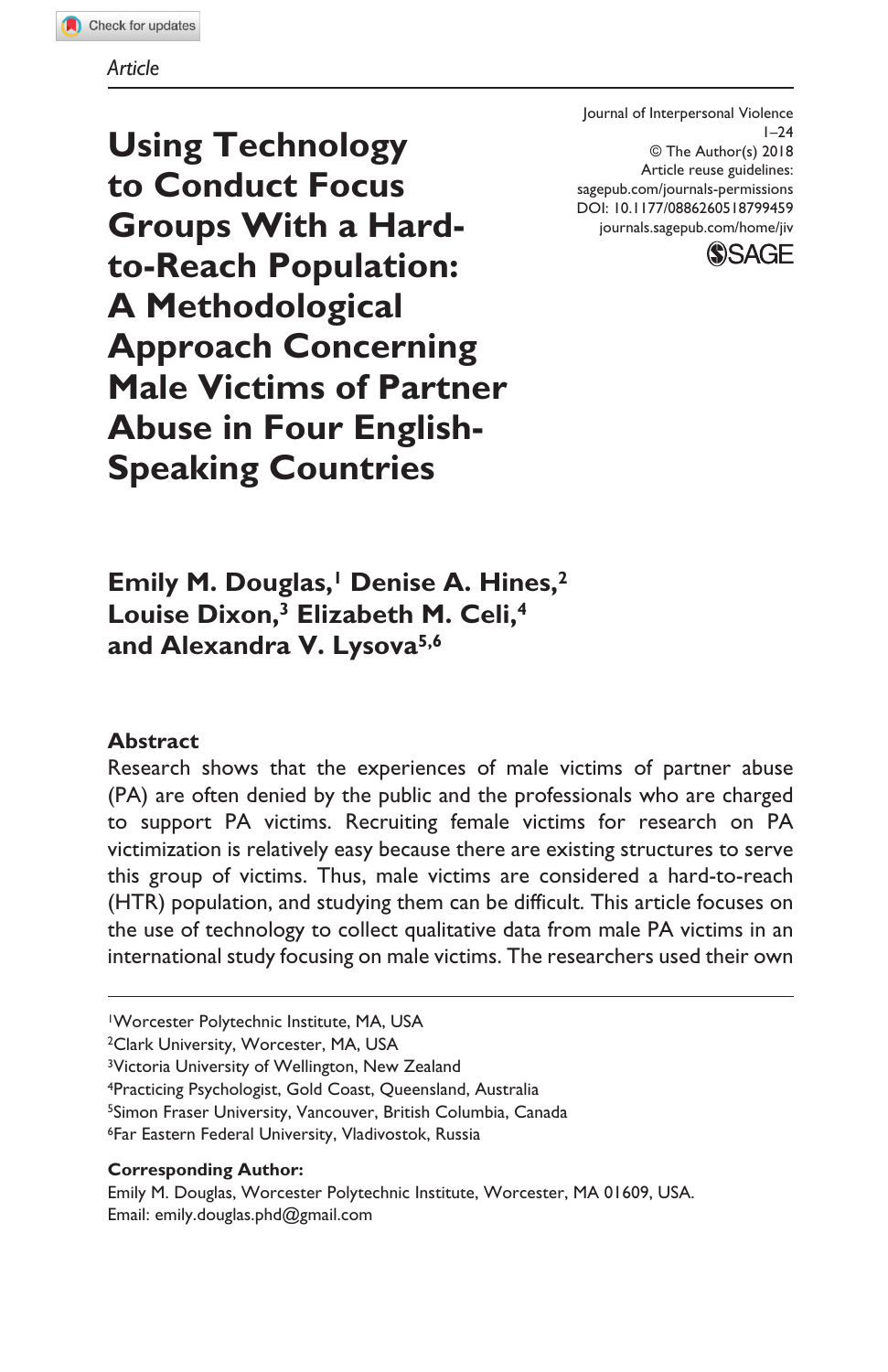professional networks to recruit and screen a convenience sample of male victims of female-to-male PA, in four different English-speaking countries: Australia, Canada, England, and the United States. Four web-based, videoenabled, focus groups were held for each country—for a total of 12 groups and 41 male participants. This article addresses recruitment methods, the use of technology in data collection, protecting the confidentiality of male victims, methods for informed consent, and lessons learned to facilitate future research.

#### **Keywords**

male victims, male survivors, partner violence, domestic violence, perceptions of domestic violence

Hard-to-reach (HTR) populations are defined as individuals, families, groups, or communities who are difficult to identify or locate, or who, even once identified, may be reluctant to work with social services or health providers, or to participate in research studies (Aglipay, Wylie, & Jolly, 2015; Cortis, Katz, & Patulny, 2009). Health and social scientists who study HTR populations must use creative methods to collect information from such groups (Bengry-Howell & Griffin, 2012; Kennan, Fives, & Canavan, 2012; Levine et al., 2011; McDermott, Roen, & Piela, 2013; Rowe, Rosenheck, Stern, & Bellamy, 2014). Male victims of partner abuse (PA) are a HTR population. Their experiences of abuse have often been denied, and they are routinely turned away from services and assistance when they seek support (Cook, 2009; Douglas, & Hines, 2011; Tsui, Cheung, & Leung, 2010). This article focuses on the use of technology to collect qualitative data from male PA victims in four English-speaking countries: Australia, Canada, England, and the United States. It also adds to the growing literature on the diversity of individuals who identify as and seek support for PA victimization (Ard & Makadon, 2011; Douglas, & Hines, 2011; Duke & Davidson, 2009; Finneran & Stephenson, 2014; Siemieniuk et al., 2013).

## **Male Victims of Partner Violence as a HTR Population**

Common knowledge states that PA is predominantly perpetrated by men and victims are predominantly women (Dobash & Dobash, 2000). Women who do aggress sometimes do so in self-defense or retaliation and can therefore be viewed as the primary victims (Douglas, & Hines, 2011). Nevertheless, for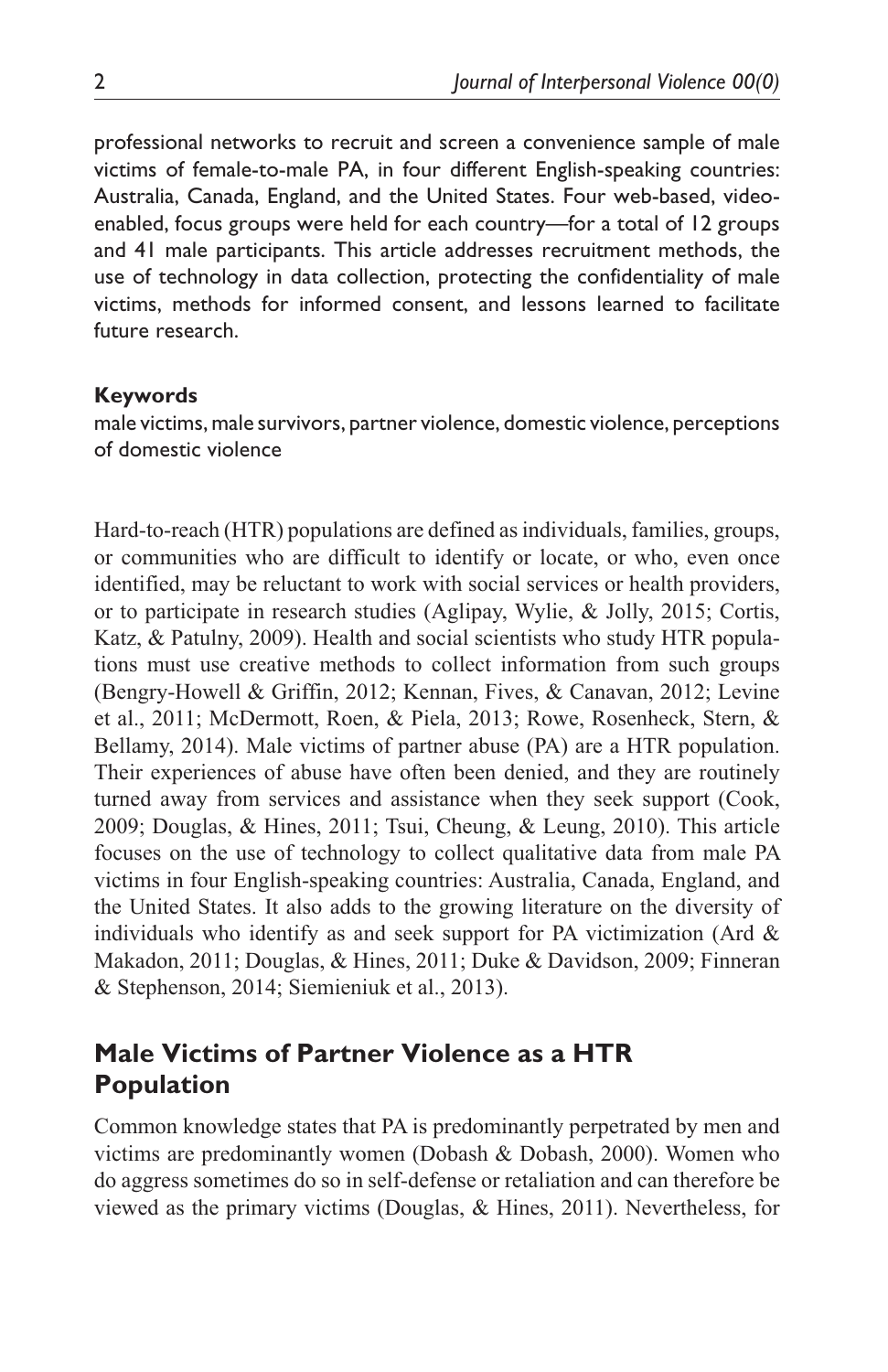four decades, research has shown that in Western nations, women and men in heterosexual relationships perpetrate similar levels of PA against each other (Archer, 2000; Straus, 2011, 2012). Wide scale research on PA began in the United States in the 1970s; the U.S. National Family Violence Surveys (NFVS) showed that in a representative population sample, half of the perpetrators of physical and psychological PA are women (Straus & Gelles, 1986). The 1985 NFVS found that 11.6% of men used violence against their female partners in the previous year, compared with 12.4% of women. Research has replicated these findings dozens of times using methods and survey tools and techniques that are similar and in some instances the same in different studies (Straus, 1999, 2012), including through meta-analysis and article review analysis (Archer, 2000; Desmarais, Reeves, Nicholls, Telford, & Fiebert, 2012). Estimates of PA in the United States range from 8.4% to 18.4% for overall violence and from 3.2% to 5.5% for severe violence, with similar rates of male and female perpetration (Caetano, Vaeth, & Ramisetty-Mikler, 2008; Hale-Carlsson et al., 1996; Kessler, Molnar, Feurer, & Appelbaum, 2001; Schafer, Caetano, & Clark, 1998; Sorenson, Upchurch, & Shen, 1996; Straus, 1995; Straus & Gelles, 1986).

The U.S. National Intimate Partner and Sexual Violence Survey is a national study of 9,086 women and 7,421 men, providing information on victimization from sexual violence, partner physical violence, stalking, and psychological aggression (Black et al., 2011). When only physical assault is considered, 53% of victims in a 1-year time period are men; when sexual violence and stalking are considered, 43% of annual victims are men. With regard to psychological aggression, 51% of victims in this same 1-year time period are men. Similar rates are found in some other countries. The International Dating Violence Study surveyed over 14,000 students at 68 universities in 32 nations, who were in intimate relationships. The median perpetration rates of severe PA—life-threatening or requiring medical attention—for men was7.6%; perpetration of severe PA for women was 10.6% (Straus, 2008). The 2014 Canadian General Social Survey on victimization found that men and women experienced physical or sexual abuse in spousal relationships at similar rates, 4.2% for men and 3.5% for women in 2010-2014. Also, men and women reported similar rates of emotional or financial abuse, 15% for men versus 13% for women (Burczycka, 2016).

There is still controversy concerning whether men can be targets of PA and regarding what levels of PA they sustain (Follingstad & Rogers, 2013). Some countries report overall lower rates of PA for women and men and less similar rates between the genders, especially when PA is measured in the context of personal safety or an assault or a crime against a person, because most people do not consider PA in this context (Straus, 1998). For example, the 2017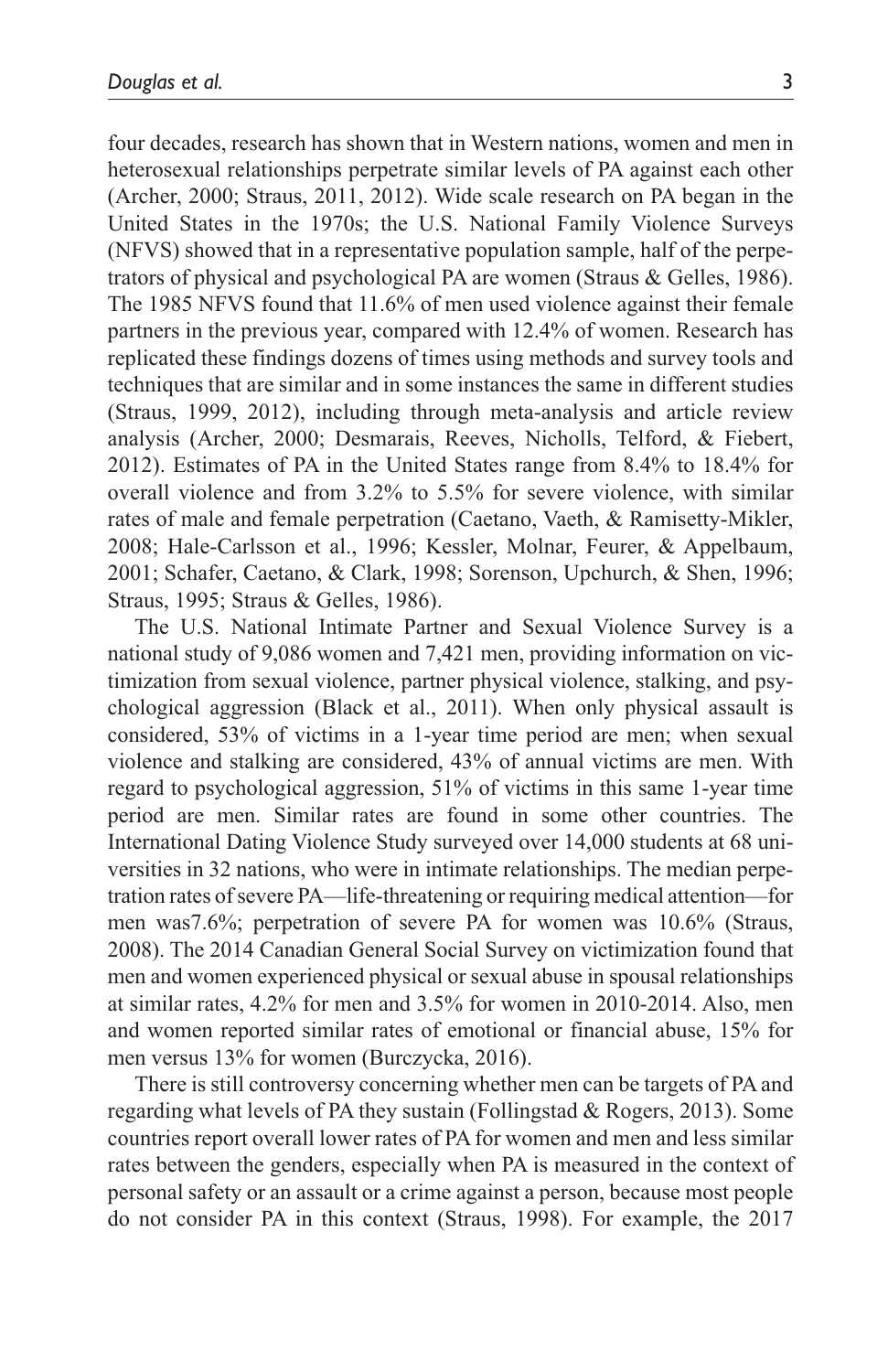Crime Survey for England and Wales defines PA as follows: "Partner abuse is defined as any non-physical abuse, threats, force, and sexual assault or stalking where the perpetrator is a partner or ex-partner" (2017, p. 8). The rates of victimization for women were 5.9% and for men they were 3%. The 2016 Australian Personal Safety Survey found that 16.0% of women and 5.9% of men experienced partner violence over their lifetimes (Australian Bureau of Statistics, 2017). Regardless of the specificity of rates, the 2018 roundtable on male survivors of partner violence by the U.S. Family Violence Prevention & Services Program (U.S. Department of Health and Human Services, 2018) shows a growing movement in the field to recognize that men can and do sustain partner violence.

Research shows that men in the United States and also in Hong Kong, who seek help for PA victimization have usually sustained severe levels of physical PA that may sometimes be life-threatening (e.g., beating, punching, kicking, using a knife or gun, seeking medical treatment; Choi et al., 2015; Hines & Douglas, 2010a; Hines & Douglas, 2010b). Despite this level of PA, men are often reluctant to seek help, even when they need it (Choi et al., 2015; Machado et al., 2016). Furthermore, when they do seek help, they have difficulty obtaining support. One study of heterosexual men's helpseeking experiences in the United States (Douglas, & Hines, 2011) found that male victims of female partners were most satisfied with services provided by mental health and medical professionals; they were least satisfied with domestic violence agencies, domestic violence hotlines, and the police, possibly because these services were set up to support women. Nearly 67% of men reported that domestic violence agencies and hotlines were not at all helpful. Men have relayed accounts about being turned away, being accused of instigating the abuse, and being called the "real" abuser (Cook, 2009). This is supported by research on domestic violence agencies in the United States and Australia, where directors report that services are not always available for men (Douglas, & Hines, 2011; Tilbrook, Allan, & Dear, 2010). Male victims report that many law enforcement do not take their concerns seriously and that they are unsatisfied with the services received by the police (Burczycka, 2016; Buzawa & Austin, 1993). Studies of men in other countries produce similar findings (Machado, Santos, Graham-Kevan, & Matos, 2017).

Thus, male victims of PA are often not well served by the social service system that is set up to assist PA victims. As a result, these victims often do not get the services that they need. There is sufficient information to show that male victims of PA are a population which is overlooked and underserved, classifying them as a HTR population (Cortis, 2012). In addition to male PA victims being underserved, it is challenging for researchers to identify male victims because there is no obvious resource or place from which to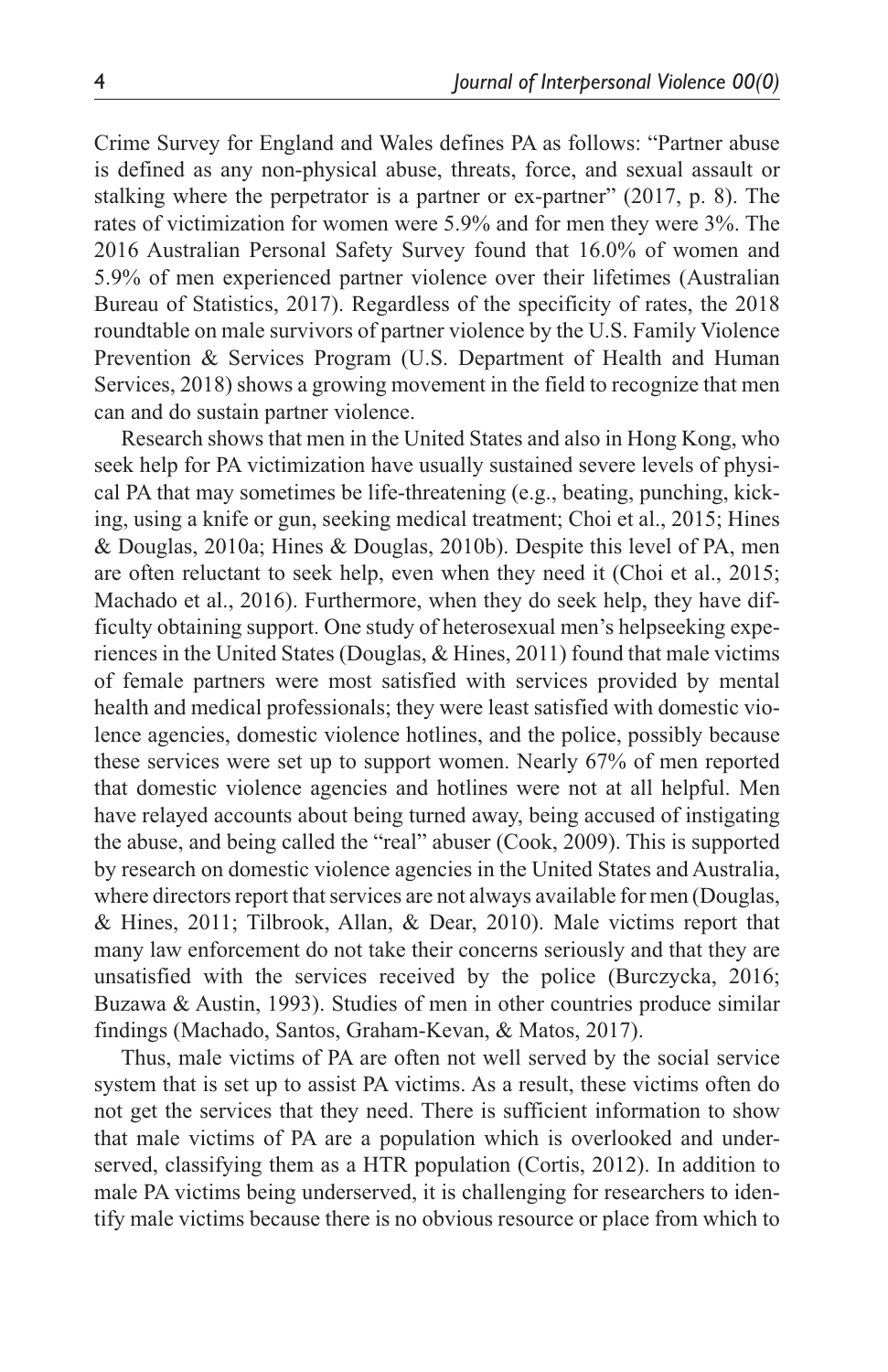recruit victims for the purposes of conducting research. One solution that has been used to identify and collect data from HTR population is the use of technology, which has successfully been used with other HTR populations (Kennan et al., 2012; Levine et al., 2011; McDermott et al., 2013; Rowe et al., 2014).

### **Studying HTR Populations**

There is a small literature that discusses the techniques for engaging and researching HTR populations (Correa-Velez & Gifford, 2007; Curtis, Roberts, Copperman, Downie, & Liabo, 2004; Harris et al., 2008; Thompson & Phillips, 2007). Researchers have used a number of techniques to engage HTR populations. Reaching out to established communities through members' lists is a known way to reach individuals who can be largely hidden from the research and other communities (Thompson & Phillips, 2007). Other methods include using a "snowball" or "chain referral" method of engaging individuals who would be considered HTR (Penrod, Preston, Cain, & Starks, 2003). Recently, technology has been used as a way to engage and collect data from HTR populations.

The most obvious way that technology has been used in research has been through the use of online quantitative studies, where participants complete surveys via the World Wide Web (King, O'Rourke, & DeLongis, 2014). Researchers have determined that data collected in this manner is comparable to research that is conducted face-to-face, via the telephone, or with pencil and paper surveys (Heeren et al., 2008; Schillewaert & Meulemeester, 2005). In fact, some research shows that respondents may provide more honest answers online (Dennis & Li, 2007; Duffy, Smith, Terhanian, & Bremer, 2005). One study of male victims of PA found that men who participated online, as compared with men who participated via computer-assisted telephone interviewers, were more socially isolated, showing that online methods of data collection are one way to collect data from this specific HTR population (Hines, Douglas, & Mahmood, 2010).

A developing body of research discusses the merits of using online methods to collect data from research participants (Janghorban, Roudsari, & Taghipour, 2014; Levine et al., 2011; Masson, Balfe, Hackett, & Phillips, 2013; Vis & Marchand, 2011; Wilkerson, Shenk, Grey, Rosser, & Noor, 2015). Few studies have used technology to collect qualitative data from HTR populations. One such study used an online methodology to gather qualitative data from Internet chat forums where lesbian, gay, bisexual, and transgender (LGBT) youth discussed self-harming behaviors (McDermott et al., 2013), but this research did not involve posing a set of interview or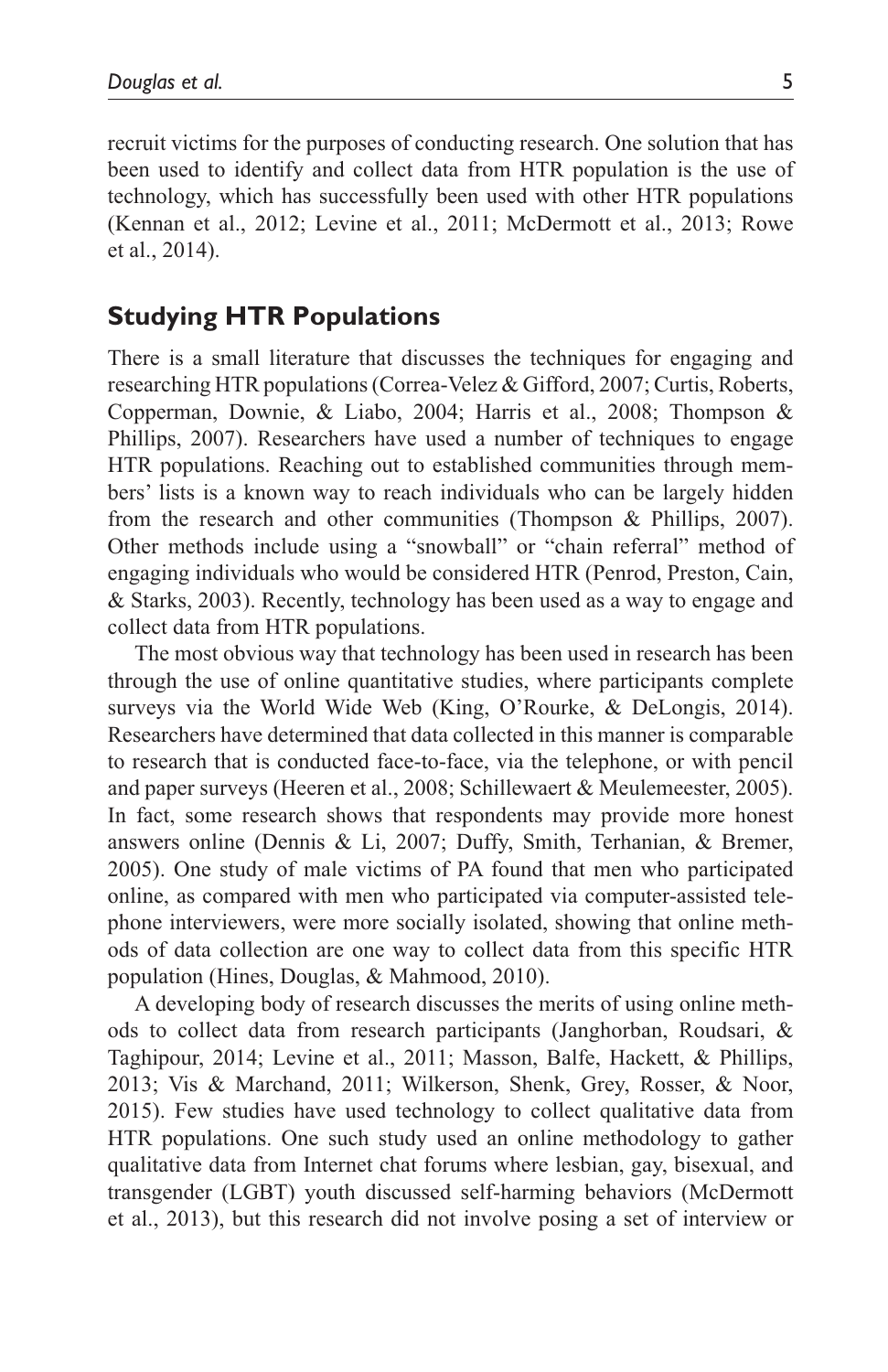survey questions to the participants themselves. Wilkerson and colleagues have conducted two qualitative studies online with HTR populations (Wilkerson, Iantaffi, Grey, Bockting, & Rosser, 2014; Wilkerson et al., 2012). One focused on viewing sexually explicit media among men who have sex with men (Wilkerson et al., 2012), while the other focused on the health needs of nontransgender men who have sex with transgender persons and vice versa (Wilkerson et al., 2014). In both of these instances, focus groups were held using web-based video-conference technology. Focus groups (Marková, Linell, Grossen, & Salazar-Orvig, 2007) have recently been identified as the method to study and collect data that allows researchers to capture the shared knowledge of study participants (Barth, 2002; Romney, Boyd, Moore, Batchelder, & Brazill, 1996; Wan, 2012), by integrating language, interactions, and allowing the group dynamics to reflect the history and culture of a specific phenomenon. Video conferencing is increasingly being used to work with HTR populations to deliver health care education, information, coaching, and check-ins about physical health conditions (Friesen, Hormuth, Petersen, & Babbitt, 2015; Hall, Stellefson, & Bernhardt, 2012) and psychotherapeutic services (Kozlowski & Holmes, 2014; Marziali, Damianakis, & Donahue, 2006). Given the right set of circumstances and the expanding availability of Internet connectivity, the professional literature documents that video conferencing is a legitimate way to engage HTR populations.

## **Current Article**

The purpose of this article is to document alternative methods for collecting data from a HTR population—male victims of partner violence. We are an international group of researchers with expertise in male victims of femaleto-male PA. Our goal was to design a study where we assessed the individual and collective experiences of male victims of PA and to examine how these experiences varied across international settings. Because an international comparison across countries of male PA victims has not been conducted before, we wanted to begin with broad, open-ended questions so that we could understand this phenomenon from the point of view of the men, which is why we chose to use qualitative methods (Berg & Lune, 2011). We selected focus groups over individual interviews, so that the men could together see that we validated their concerns and interests. We were also looking for especially rich data about men's experiences, and previous research shows that participants in focus groups, as opposed to interviews, elaborate more in their responses (Heary & Hennessy, 2006).

Researchers have established guidelines for when it is appropriate for researchers to conduct focus groups online (Tuttas, 2015; Wilkerson et al.,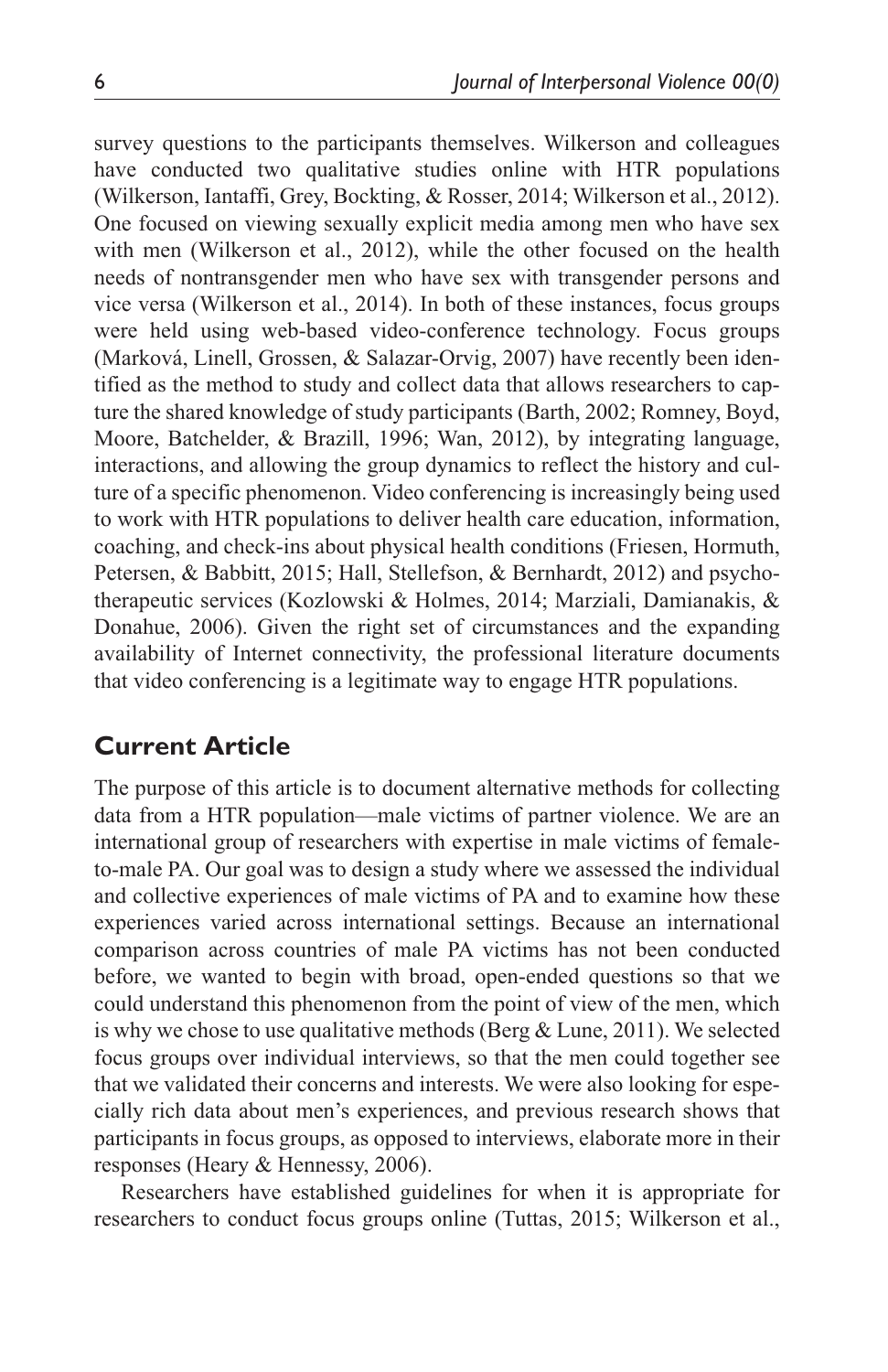2014). Among the issues to consider are the geographic distance between participants, and participants and researchers; whether the research team is technologically skilled enough to facilitate live, online data collection; whether the video-conferencing system is secure; whether the population is HTR; and whether the population has the technology skills and access to equipment to participate. We met all of this criteria and began our study design in 2013. The purpose of this article is to describe the method of using technology to collect data from male PA victims in four English-speaking countries, the lessons learned, and to issue recommendations for future research methods with this HTR population.

# **Conducting Online Focus Groups With Male Victims of PA**

Between October 2013 and February 2014, we conducted 12 focus groups (three in each country) with a total of 41 men, in four English-speaking countries: Australia, Canada, England, and the United States. The focus groups lasted 90 min and never exceeded more than four participants and two facilitators at a time.

### *Recruitment of Participants*

We used our professional networks in our respective countries to recruit a convenience sample of male PA victims for the focus groups. Individuals within our own professional networks included domestic violence and mental health providers in the field, domestic violence advocates, and individuals interested in male PA victimization. In the United States, we reached out to male PA victims who had added themselves to an email list maintained by the two U.S. researchers in this project (D.A.H. and E.M.D.). Research has documented that reaching out to communities or list of individuals in a community is an effective way to engage HTR populations (Thompson & Phillips, 2007). Specifically, we contacted individuals within our networks and encouraged them to distribute the following recruitment statement:

We are looking for volunteers to participate in a 90-minute online discussion group. We are trying to learn more about men's experiences of abuse from a female intimate partner in different Western countries (UK, USA, Canada and Australia). This is an under-researched area and we hope that by allowing men's voices to be heard we can contribute to the understanding and development of prevention, services, and funding for this issue, in addition to raising international awareness.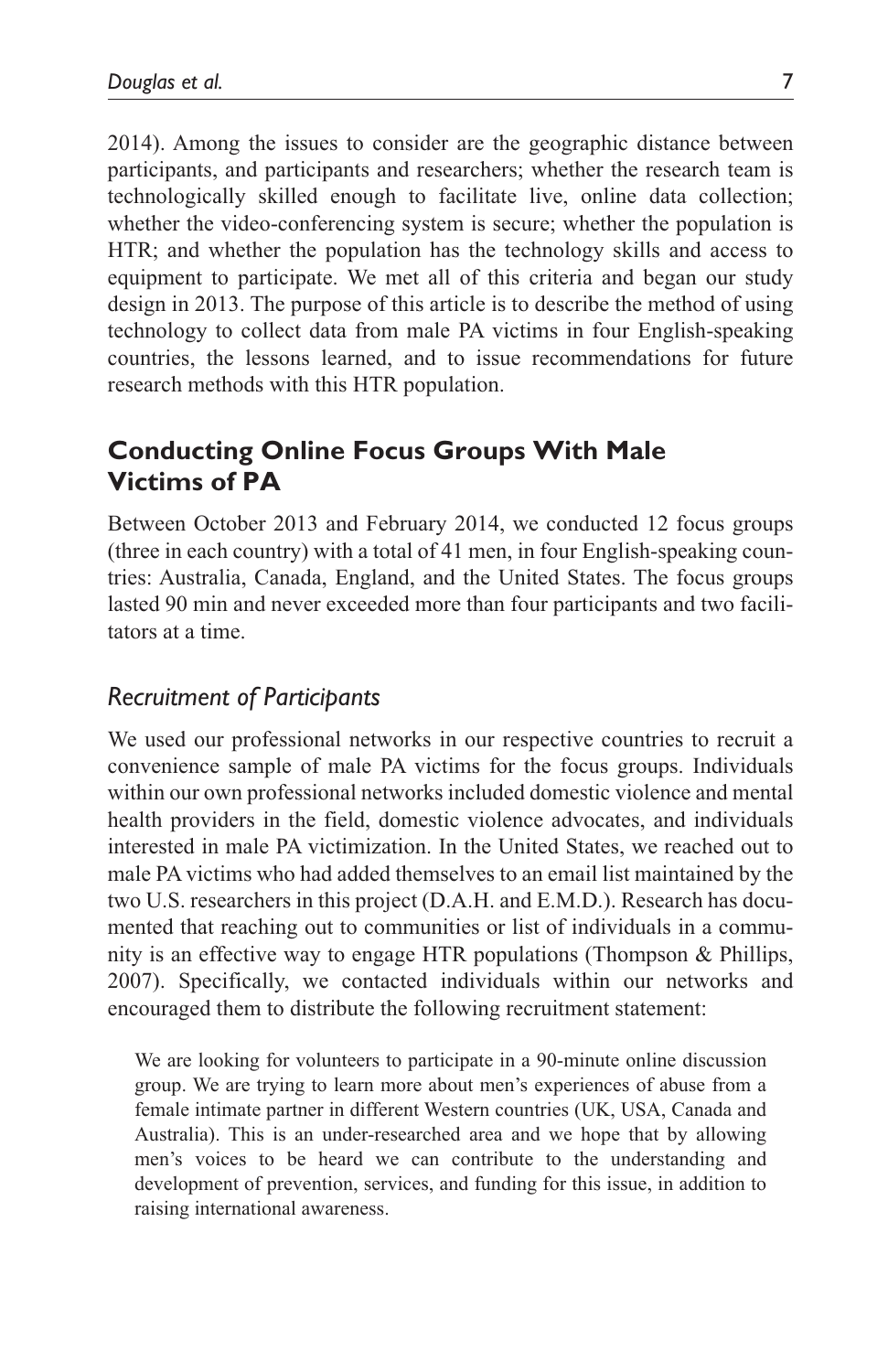Potential participants were also informed that we were interested in hearing about the experiences of men who had sustained all forms of PA: emotional, psychological, controlling behaviors, and physical, as well as sexual aggression or coercion. Furthermore, the recruitment statement assured men that their identities would remain confidential throughout the focus group process. (More information on this follows in the next section.) Beyond this, participants had to live in one of the four countries being investigated (Australia, Canada, England, and the United States), speak English, and be between the ages of 18 and 59. We did not recruit men over age 59 because in the United States, some elder abuse laws mandate the reporting of abuse toward individuals age 60 and over; it would have been impossible to both keep the identity of victims confidential and comply with mandatory reporting laws (Office for Victims of Crime Training and Technical Assistance Center, 2012). We used this criterion across all nations to be consistent across study sites. Participants also had to have an email address, an Internet connection, and access to a computer and a webcam. Furthermore, potential participants were informed that because this project involved a sensitive topic, the men would need to participate from a private location. Men identifying as currently in an abusive relationship were not excluded at the outset of the study because we did not want to exclude men who were confident they could remain safe and may benefit from taking part. It was stressed, however, that their safety was paramount at the recruitment stage (see the screening, confidentiality, and protection sections for further details). Finally, the men were informed that as part of their participation, they had to be willing to disclose some of their experiences of abuse and victimization within the context of a focus group.

## *Screening of Participants*

The men who contacted us in response to the recruitment advertisement were given a brief explanation of the study and consent statement. They were informed that if they were still interested in taking part after reading the information sheet, they would be asked to complete a screening questionnaire via email that had been designed to keep them safe and free from harm. Those who expressed continued interest were sent a screening questionnaire which asked for sociodemographic information about themselves, but most importantly, assessed whether participation could be potentially detrimental to the men themselves. To make this determination, we assessed whether the men were currently in an abusive relationship and if participation would potentially put them at risk for being harmed, if they were currently experiencing a crisis, and their motivation for wanting to participate. We also screened for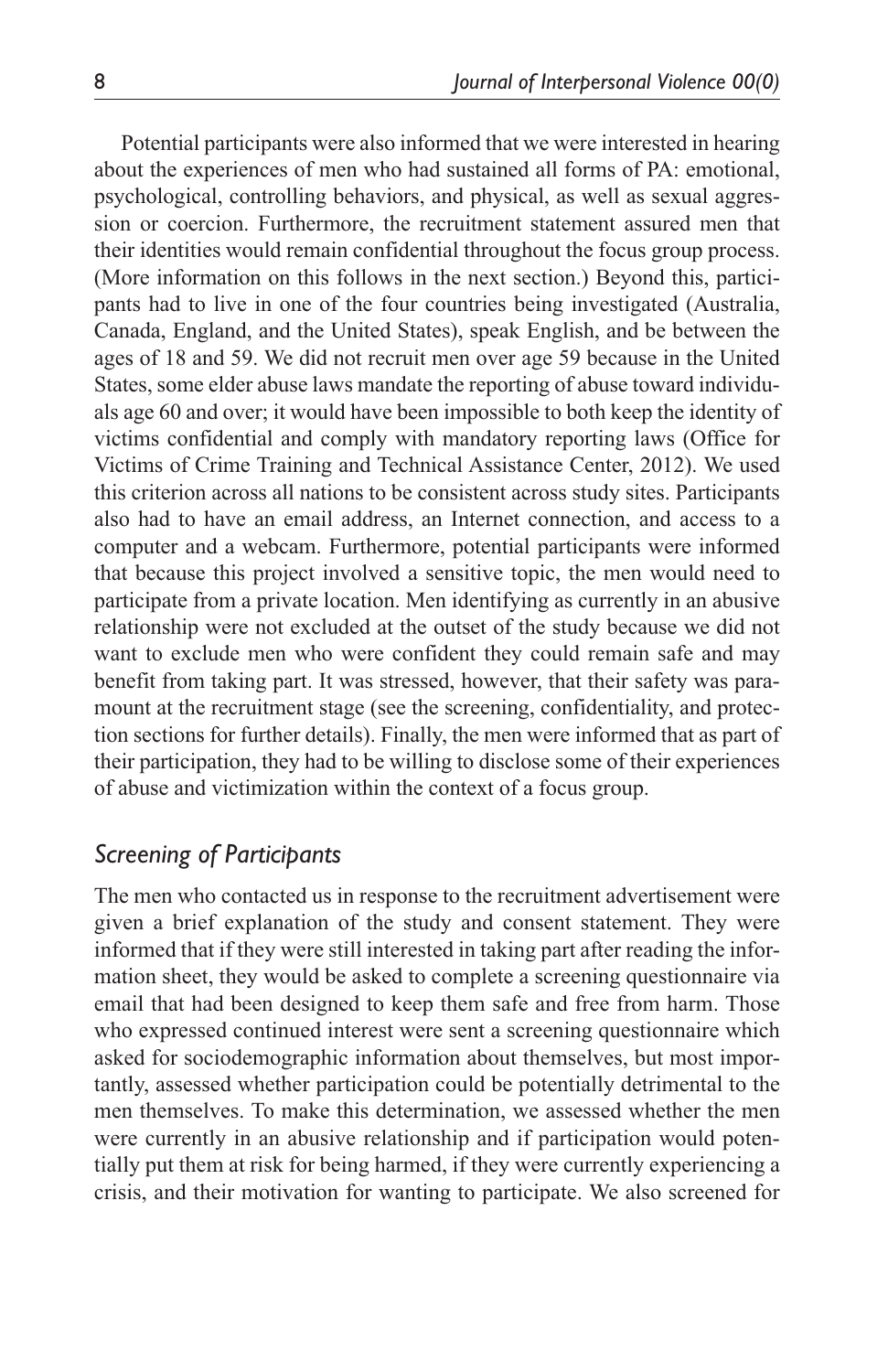| Participants in Study                                                                     |    |    | Australia Canada United Kingdom United States |                |
|-------------------------------------------------------------------------------------------|----|----|-----------------------------------------------|----------------|
| No. of potential participants<br>who contacted us prior to<br>start of study <sup>a</sup> | 39 | 18 | 21                                            | 25             |
| No. who requested/received<br>screening survey                                            | 30 | 10 | 15                                            | 19             |
| No. who returned screening<br>survey                                                      | 21 | 10 |                                               | 15             |
| No. who were screened out                                                                 | O  | o  |                                               | 2              |
| No. who were waitlisted                                                                   | 8  | 0  |                                               | $\mathfrak{p}$ |
| No. approved as participant,<br>but who did not participate                               |    |    |                                               |                |
| No. included in study                                                                     | 17 |    | 10                                            | 17             |

**Table 1.** Number of Potential Participants, Screening Activities, and Final Number Who Participated.

<sup>a</sup>Some men continued to express interest in the study after it was launched and all slots were filled. The numbers in this table show the number of potential participants who contacted us prior to the start of the study.

whether the men were experiencing any mental health concerns and if they had adequate support should they encounter distress after participating in the focus group. We also wanted to make sure that the potential participants understood that the purpose of the focus groups were not to specifically provide counseling or support; they were being conducted for the purposes of research and knowledge creation.

## *Participants*

Table 1 shows the number of men who contacted us, were sent screening forms, returned those forms, were screened out, and ultimately how many participated. Of the 103 men who contacted us, we screened out three men who might be at risk by participating (one from the United Kingdom and two from the United States) or who wanted to pursue a particular political agenda, such as changing funding or the approach to how men who seek help are treated, as the primary reason for wanting to participate. Our intent was to keep each participant safe, but also to engage all of them men in a positive and fruitful discussion about their experiences of abuse. The two members of the team who are clinically based practicing psychologists (E.M.C. and L.D.) helped to guide our decisions around screening.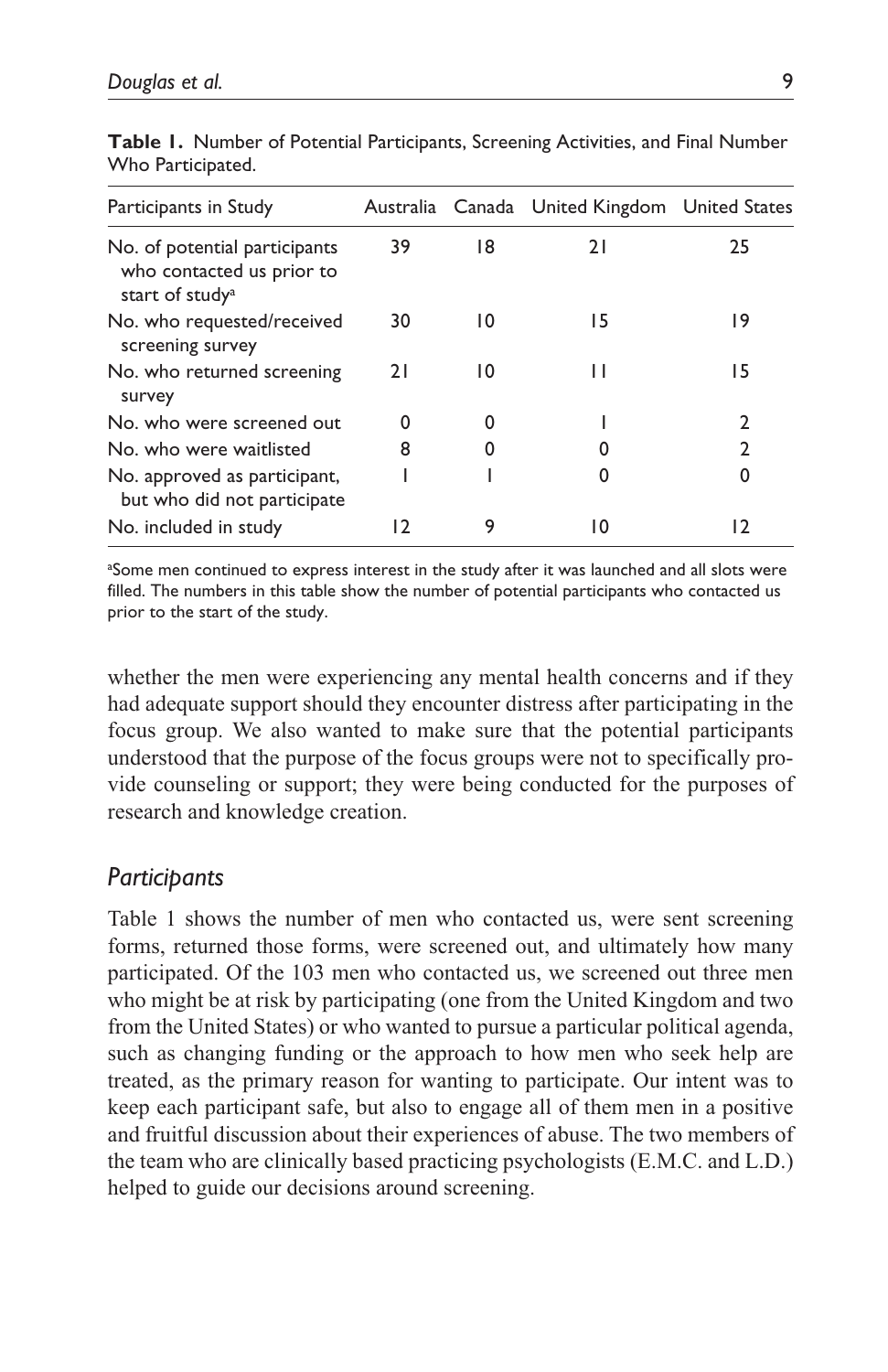## *Technology Used to Conduct Focus Groups*

We used GoToMeeting® to conduct the focus groups, which facilitates online video conferencing and is powered by Citrix®, a platform, software, and cloudcomputing company.<sup>1</sup> GoToMeeting® is a fee-for-service technology and allows live video conferencing and audio recordings of meetings. For the type of account that we had for GoToMeeting®, we could have a total of six participants, which for us meant four male victim participants and two facilitators.

GoToMeeting® allows for group chats to take place during the web conferencing and for individual members of a session to privately chat with one another. This allowed for facilitators to check in with each other and for individual participants to contact the facilitator with clinical experience when feeling emotionally distressed (or for the clinically trained facilitator to reach out to a participant who appeared to be distressed). Communicating exclusively through the live chat feature was not an option for the participants. They were expected, and did, use the audio and video features in GoToMeeting®.

# *Steps Taken to Ensure Confidentiality and Protection of PA Victims*

The issue of ethics in conducting online qualitative research with vulnerable or HTR populations has been raised by those working with individuals from such communities (Brownlow & O'Dell, 2002). This study was approved by the university boards of ethics of the participating researchers. When interested male PA victims contacted us to indicate their interest in our study, we cautioned each man to consider whether participation would put them in harm. We included the following language in the recruitment statement, in red lettering.

Please note! If you are currently in an abusive relationship, you should think very carefully about whether your participation in this project can be carried out safely. For example, will your partner be able to read your emails to us and from us? Will your partner be aware of you participating in the online discussion group? Remember, unless a website has been set up in a specific way, people can trace your history on the computer—that is they can see what sites you have been logged onto. They will be able to trace that you have accessed the weblink to our online group unless you know how to effectively delete this history. Think—would taking part threaten your safety in any way? Please do not take any further part in this study if it does.

In our recruitment statement, we also ensured the men that we could maintain their confidentiality, but because they would be emailing with us, we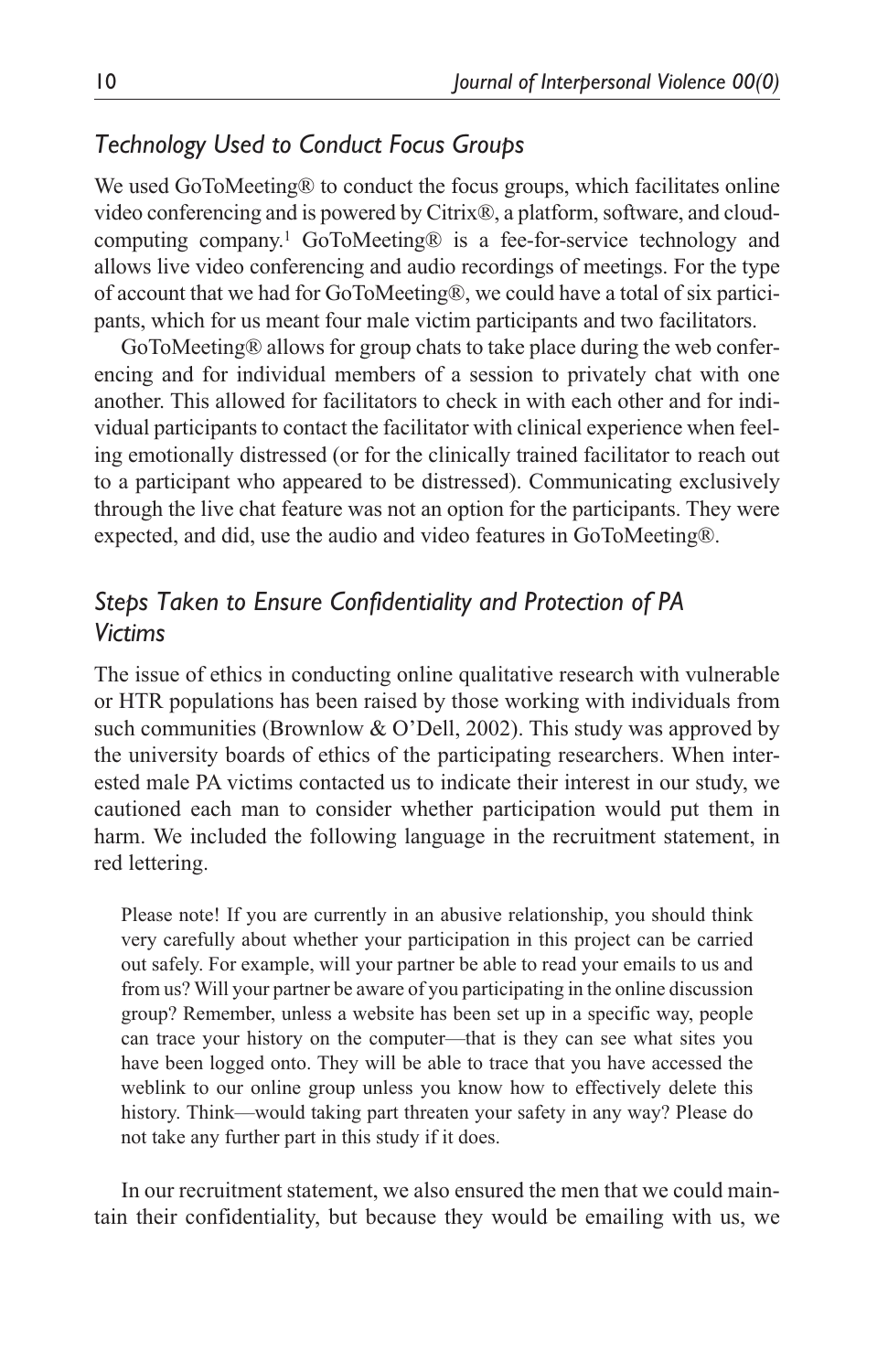could not ensure anonymity. The men were encouraged to use an email address that did not explicitly use their name (they could create a new one just for the purposes of this study). We also encouraged the men not to use their real names in email correspondence and assured them that we had no interest in using their real names during the focus groups. In fact, we found a list of male names on the World Wide Web, randomly assigned them the names to each of the men in the final pool of participants, and emailed each participant his assigned alias. At the scheduled time of each focus group, the participants were in charge of logging into the GoToMeeting® platform and of identifying themselves to the group by typing their name during this process. We encouraged them to use their assigned alias. About half of the men signed into the GoToMeeting® platform for the focus group using their actual first names and about half used the alias that we provided. Men's decisions regarding which name to use was known to the researchers only and was not discussed during the focus groups. We did require the men to use a webcam in each focus group that we held. We theorized that this would help to establish trust between the participants and between the participants and the researchers. We also wanted, as researchers, to be able to monitor the participants' background to see, to the best of our ability, if anyone else was in the room with them. Participants were instructed in the information sheet that they were required to take part in a private location to maintain confidentiality and that we would eject anyone from the group who appeared to be participating from a public location.

In our recruitment statement and email correspondence with the men before the study, we informed them of our efforts to keep them safe, to keep their responses confidential, their right to refuse participation, to skip questions, to take a break by turning off the audio or video feed momentarily, or to leave the focus group at any time. We also provided the men with a list of resources that could help in the event that they needed support after the focus groups were completed. Once the focus group started, we reviewed these main points with the participants using a PowerPoint presentation shared from the screen of one of the researchers and asked that individually, each of the men verbally consent to the terms and conditions of the study. This was audio recorded as an automatic feature of GoToMeeting®. Participants seemed to understand the serious nature of keeping participants safe. Every participant consented, and no one questioned the methods or rationale for our techniques.

## *Handling Technology During the Focus Groups*

After we briefed the men on their rights as research participants, we gave an overview about how to handle the technology that we were using during the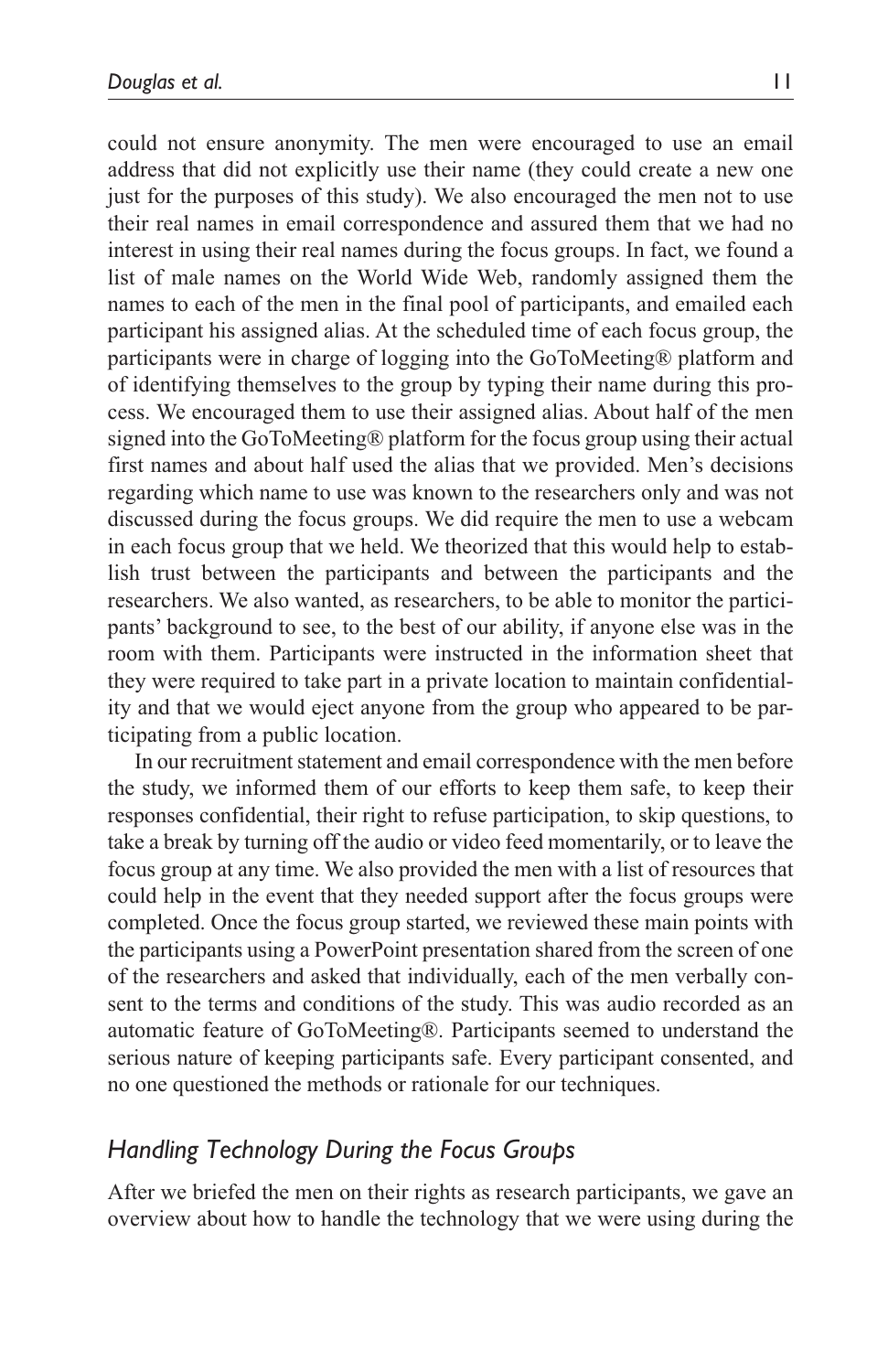focus groups. One of our primary concerns was preparing the participants to handle technology concerns that may arise to avoid confusion and the misuse of time. In advance of the focus group sessions, we sent the men information about the technology needs, including Internet connection, microphone, speakers, webcam, how to log on to join the focus group, and we asked them to log in 15 min before the start time to address concerns with technology. The email also included information about the length of the session and the number of questions that we would ask the men. On the day of the focus groups, after we addressed confidentiality, but before we started asking the questions, we began with an orientation in how to use the technology and the various features of GoToMeeting®. We also instructed the men in how to use the chat feature as previously described.

## *Running the Focus Groups*

Once we completed the initial start-up information about confidentiality and technology, we had roughly 60 to 70 min left for each focus group. For each focus group, one of the facilitators was a researcher whose nationality or residency matched that of the participants. The second facilitator did not share the nationality of the participants, but always made her national location known with the men. As noted, the facilitators were able to communicate with each other privately during the sessions through the use of a private chat feature, to check in around use of time—for example, to assess when a question should be pursued further or when it was time to move on, seeking clarification in understanding accents and pronunciations, and expressing concern about the potential well-being of any participant who was or was potentially in distress.

## *Supporting the Participants During the Focus Groups*

We found the men to be incredibly forthcoming in their discussions of themselves, their partners, their children, and other affected family members. The men told stories of physical, sexual, and emotional abuse, which resulted in rich data (Dixon, Celi, Hines, Lysova, & Douglas, In progress; Lysova, Hines, Dixon, Douglas, & Celi, In progress). To support the participants in our study, we made sure that the two practicing psychologists on our team (EMC and LD) were always one of the facilitators during the focus groups. Thus, if one of the participants began to struggle emotionally, mental health support was available immediately. Three of the men did report that they were experiencing emotional concerns and privately messaged this information to the appropriate facilitator via the GoToMeeting® facility. Similarly,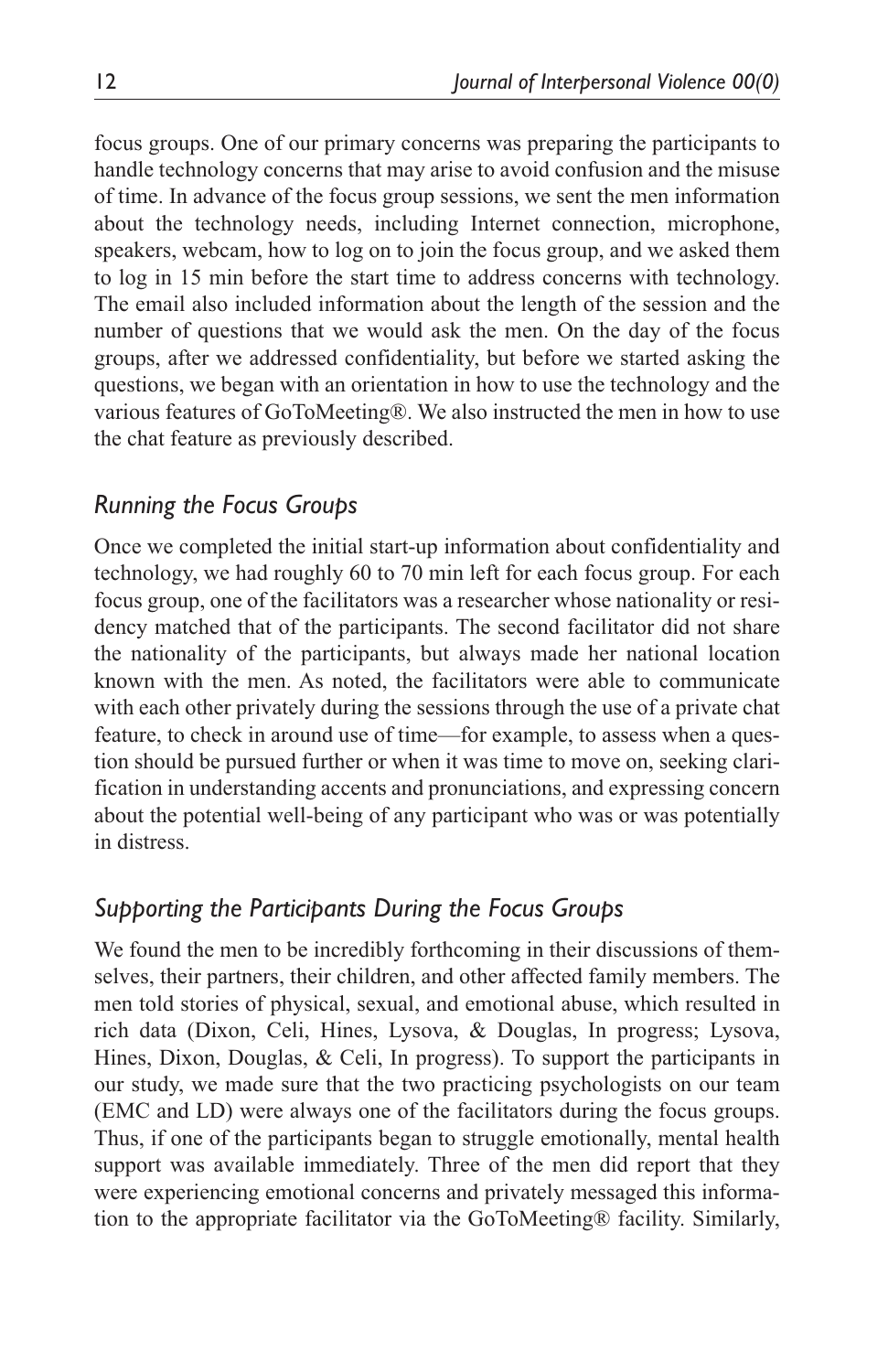there were a few instances when the facilitators reached out to the men who appeared to be struggling. None of the men ceased participation, despite having been very recently informed that they could leave at any time without consequence to themselves, suggesting that level of emotional difficulty experienced did not cause men to opt out of the study. Finally, at the end of the group we again provided the men with a list of resources in their own countries that could help in the event that they needed support after the focus groups were complete. These were also emailed to participating men again in a final debriefing and thank you email post-group completion.

# **Advantages of Conducting Online Focus Groups With Male PA Victims**

Like many other researchers (Janghorban et al., 2014; Kozlowski & Holmes, 2014; Tuttas, 2015; Wilkerson et al., 2014), we found online focus groups to be a legitimate method for qualitative research and for data collection. Specifically, we found it to be successful in terms of interacting with and collecting information from male victims of PA. The data from this study, about men's experiences with PA victimization and their helpseeking efforts, are in the process of being analyzed and will be reported in several different articles at a later date (Dixon, Celi, Hines, Lysova, & Douglas, In progress; Lysova, Hines, Dixon, Douglas, & Celi, In progress). We found that when working with this HTR population, there were several advantages to using this methodology. By participating remotely, the men were better able to protect their identities if this was a concern. They could use the assigned pseudonym and participate remotely from their homes. No one knew the location of their home, or even the city/town in which they lived; only the name of the country was known. The men could control the degree to which they wanted to participate. The men could opt out of questions, which is not unique for social science research, but if needed, they could temporarily remove themselves from the conversation by muting the audio of the conversation or by turning off their webcam and then returning when they felt comfortable doing so. Arguably, this would have been more difficult to achieve in a face-to-face setting.

As noted, some have argued that using online communication tools in providing health care among high-risk populations may increase participant comfort and lead to higher rates of disclosure (Lingley-Pottie & McGrath, 2008; Saberi, Yuan, John, Sheon, & Johnson, 2013; Simpson, Richardson, & Pelling, 2015). This is consistent with our experiences. When participants experienced emotional difficulty, they could reach out privately to one of the clinical facilitators for support. This is a unique feature of online focus groups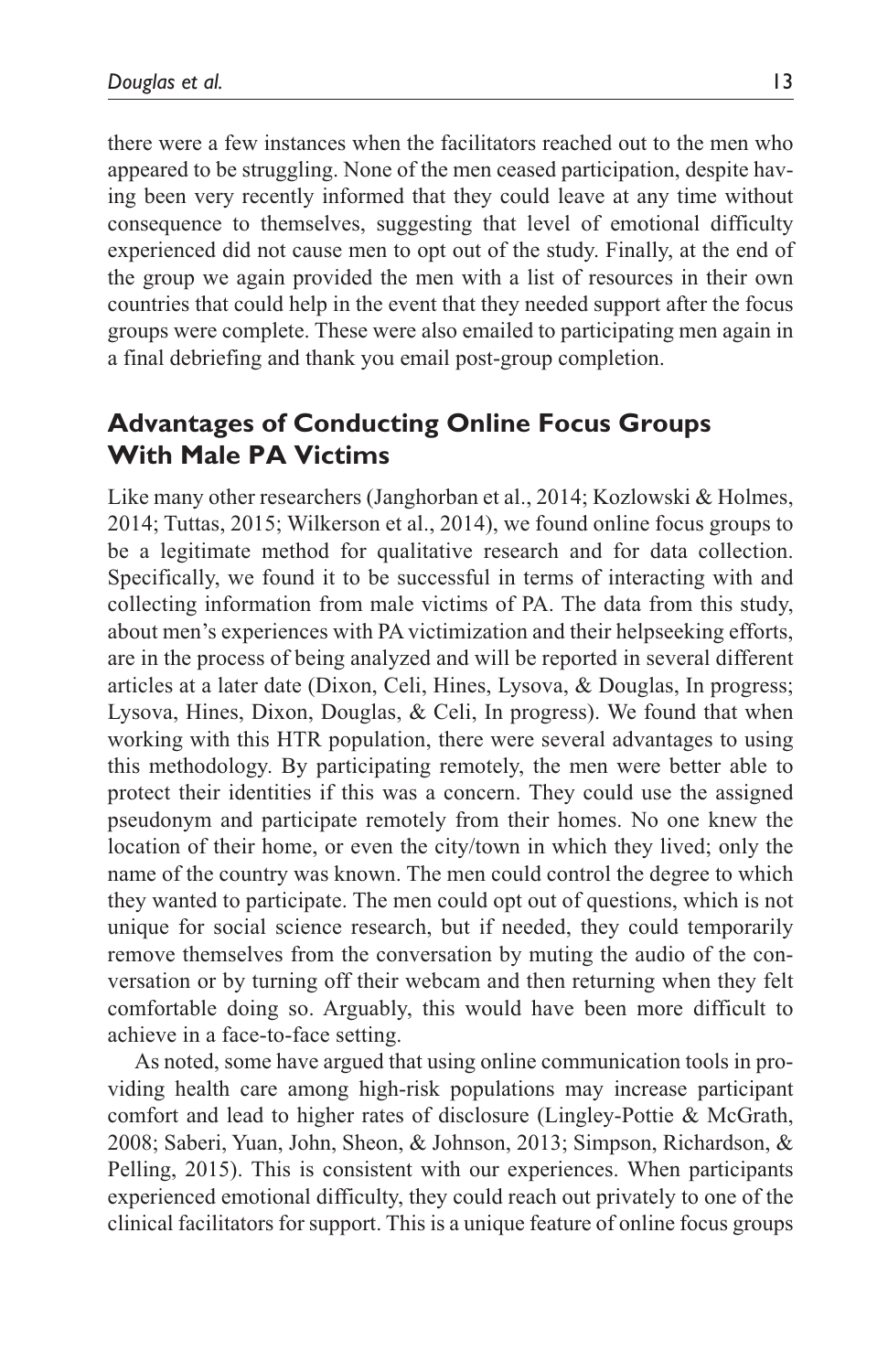and something that would likely be impossible in face-to-face settings. Furthermore, it would have required a level of disclosure in front of peers that could have been intimidating. Qualitative accounts of using video-conferencing technology indicate that clients/patients report feeling more at-ease, less intimidated, and less nervous when speaking to someone through live video (Saberi et al., 2013). This might be especially true among male victims of PA who often report feelings of inadequacy, embarrassment, and humiliation, and who describe significant internal barriers to seeking help for their victimization (Cook, 2009; Hoy, 2012). The purpose of this study was not to assist the men with helpseeking, but rather to hear from the men about their victimization and this method of data collection may have helped to facilitate that goal by providing the men with a more comfortable format that facilitated the kind of support that they needed to stay engaged and to continue to participate. For example, there is evidence that for some people using video conferencing can help to facilitate disclosure of sensitive information (Frye & Dornisch, 2010).

Online focus groups allowed us to bring together participants from across the globe, to hear from a diverse group of men with similar experiences and commonly shared knowledge. In addition to providing the men with a sense of control regarding their location and degree of participation, using online focus groups made it possible to gather information from male victims of PA. As previously discussed, male victims are a HTR population. There are almost no on-the-ground shelters, services, or agencies that specialize in this population. Some do provide services for them (Douglas, & Hines, 2011; Tsui, 2014; Tsui et al., 2010), but finding enough men in one geographic region who have sought help, to conduct multiple focus groups, is not as feasible as it is when studying female victims. Thus, this technology allowed us to bring together a geographically diverse group of victims and participants. Furthermore, they were able to benefit from the group experience and shared knowledge, as evidence by the desire of some of them to stay in touch, without actually being in the same room together. The same is true for the facilitators. Our research collaboration brings together a small group of international researchers who examine a small, but growing area of partner violence and abuse. Without the use of this technology, we would have not have been able to collaborate with each other in the conducting of this study.

Finally, the technology allowed us to audio record the focus group sessions. This allowed us to have record of the discussions, but it continues to maintain the confidentiality of the participants in the focus groups. This would be true for face-to-face sessions as well, but not all readers may be aware of the different types of features that are available through video-based web conferencing.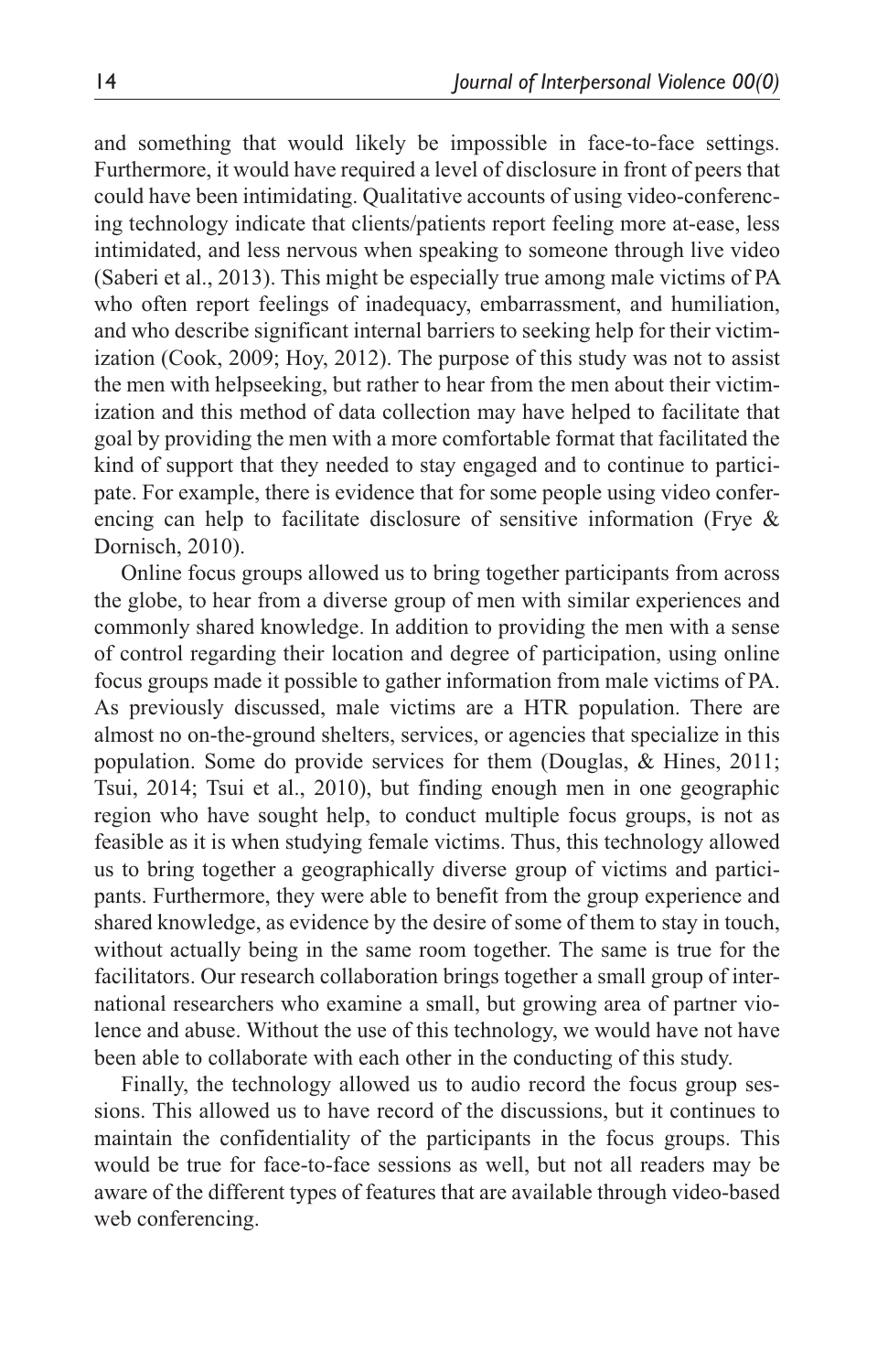## **Lessons Learned and Recommendations for Future Research With Male PA Victims**

As with all new research methodologies, we also discovered potential pitfalls or areas that we would caution for future research. First, not surprisingly, are issues concerning technology? Does the sound recording produce a good quality audio file, and is it possible to create two files with two separate destinations in case of malfunction? We found that the sound files were more than adequate of the focus group sessions that we recorded. We worked with several graduate student transcribers and there were no reported problems with the audio file. GoToMeeting® automatically placed the audio files in one location, not two. As a result, we were sure to back-up our files as soon as the one audio file was available. What other sounds are present that might interfere with the audio signal, such as an open window capturing traffic noise or the time of day that they are logging on? Carrying out a focus group during peak demand times for Internet connectivity might make connectivity more problematic. Similarly, what is the speed of the Internet connection and how will this have an impact on participation? This is an issue for each participant and facilitator, alike. Furthermore, HTR populations may have inadequate access to high-speed Internet service. Facilitators/researchers need to be able to troubleshoot these matters on the spot. Inviting this study's participants to log in 15 min early enabled several technological issues to be rectified ensuring that the focus group started on time with all present. These are concerns that have been raised by other researchers who have conducted online focus groups (Janghorban et al., 2014; Tuttas, 2015) and specifically, HTR populations (Wilkerson et al., 2014).

Second, what is visible in one's dwelling, such as family members, pets, domestic workers or handymen, and so forth, and other than being a distraction, is this a problem? Of most importance, is this a threat to confidentiality? In one of our sessions, we did have a family member walk by during the live focus group session. We stopped the session and asked the participant to make sure that his space was private and that no one else would be entering the room, to which he abided. These are concerns that can be raised with participants when materials are sent in advance of focus group sessions and rules for participation are made clear and agreed upon by all members, as was done for our study and therefore made reiteration to the male participant easier during the focus group session. Third, when we participate in online activities, we may not always be fully present (Taneja, Fiore, & Fischer, 2015). Participants might be checking email or distracted by something else in our environments. The participants revealed difficult stories of abuse and trauma, which requires attention and respect to the stories being told. This may be less important in research which does not involve sensitive topics such as PA.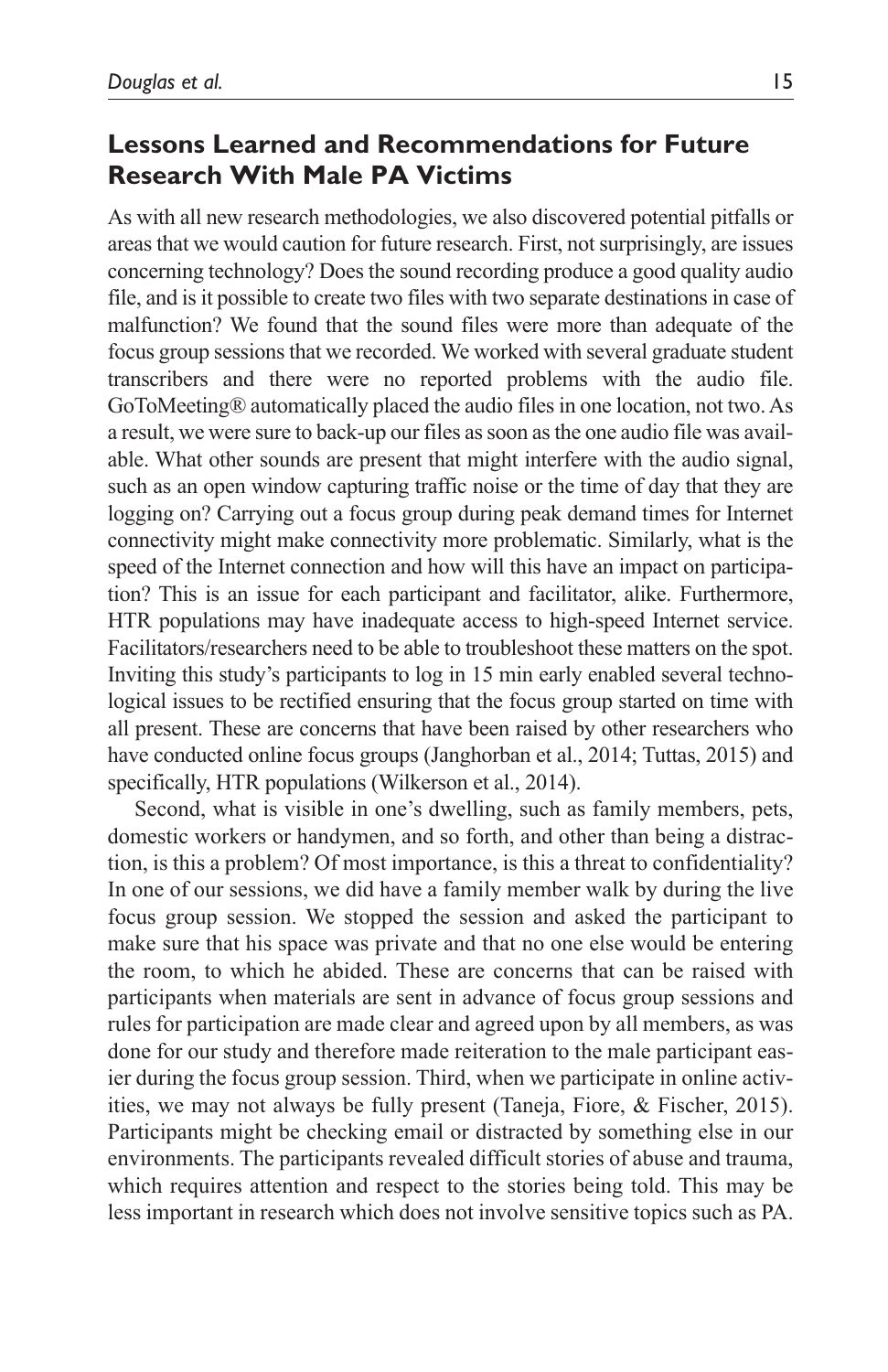We did not encounter issues related to poor attention, but it is something that facilitators should discuss in advance between themselves and with participants. They must be willing to keep all participants engaged and gently redirect participants if their attention appears to be split or less than optimal. Using video-based facilities may also serve to reduce this risk as participants are visible and distractions are more likely to be obvious.

Fourth, sometimes participating in a group session, such as we describe here, can be cathartic and members can bond with each other or want to stay in touch (Caserta & Lund, 1996). This happened in three of our focus groups. Some of the men emailed and asked if they could stay in touch with each other. In one of the groups, one of the men asked online if they could share email addresses. To maintain confidentiality and not put any men under pressure to conform to the request, the facilitators said they would contact each of the men separately to ask if it was alright to share their email addresses with the other members of their focus group. If this had been in a face-to-face setting, this might have occurred naturally without the necessary gatekeeping from us. At the same time, perhaps the men would not have reached out afterward without the benefit of electronic communication. Fifth, we have no guarantee that the men were participating from their stated associated countries and short of tracking the Internet service provider address for each individual, which would be a violation of confidentiality, participants were trusted to be honest in their declared country of residence.

Finally, with regard to limitations, this methodology does not allow for individuals who are without Internet access to participate. In the United States, individuals without Internet access include those who are older, have less education, and are more likely to be people of color (Perrin & Duggan, 2015). HTR populations are of modest means, live in rural areas, or do not have access to reliable Internet services (Madden, 2013). In addition, research shows that individuals who have higher levels of comfort with technology are more comfortable with self-disclosure through communication tools that rely on more recent developments in technology (Frye & Dornisch, 2010). In such instances, we potentially missed an opportunity to hear from some male victims of PA, which limits the generalizability of studies using this technology. There is evidence that the anonymity that is offered by online communications can lead to exaggerated claims or experiences, such as with online dating website, or harsh attacks in the comment field that follow news articles (Guadagno, Okdie, & Kruse, 2012; Rodríguez-Darias & Aguilera-Ávila, 2018; Utz, 2005; Woo, 2006). Other research shows that in online discussion forums. there is little difference in the answers that are provided by respondents who are anonymous, as compared with respondents whose identity is known (Paskuda & Lewkowicz, 2017). Finally, like all research on PA, we did not validate the experiences or claims of the men with regard to the abuse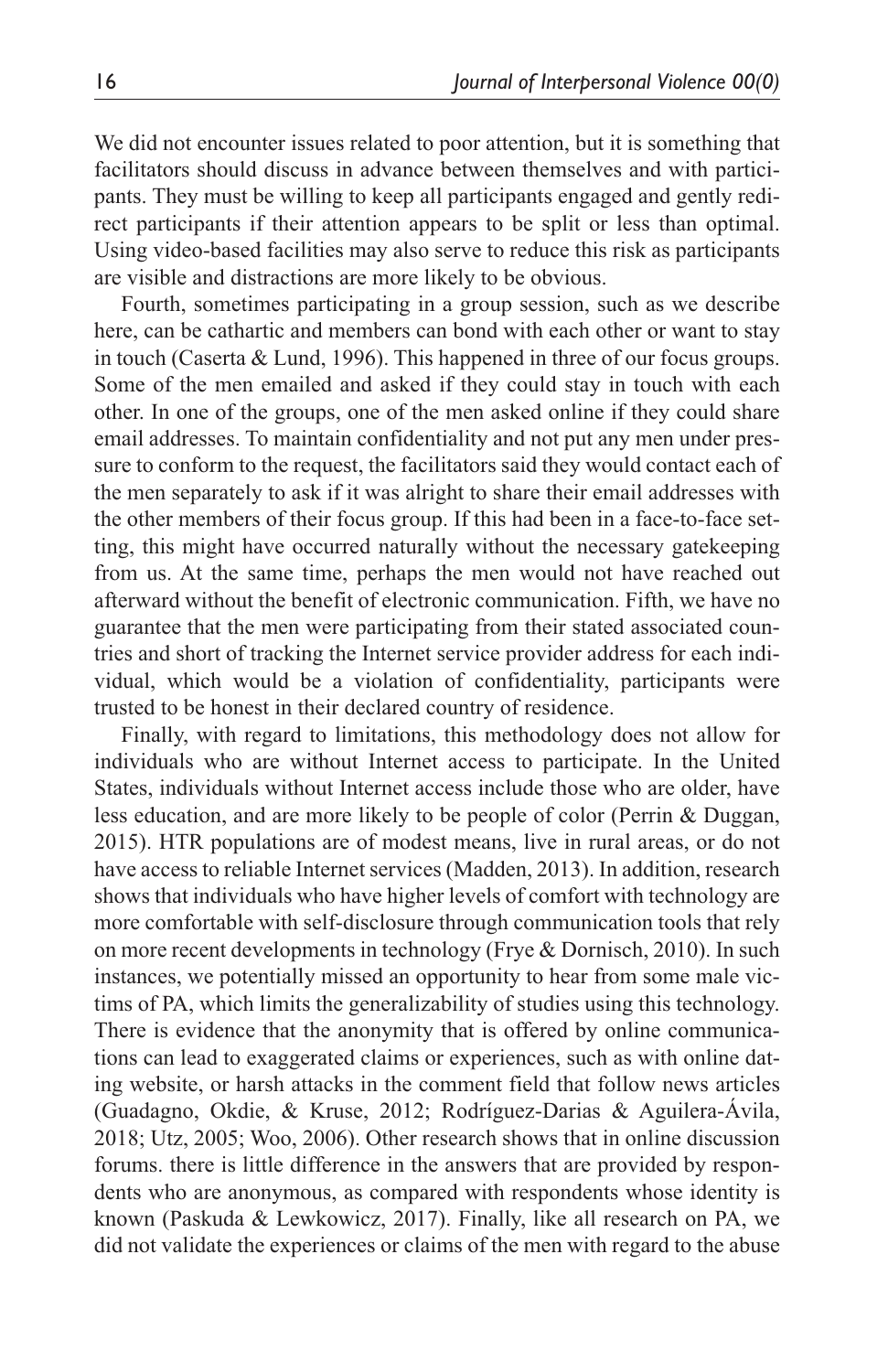that they sustained. It is possible that some of the men in the study fabricated their experiences. They would have had to have dedicated over 2 hr of their time to do so, without any obvious gains. The clinicians on the team did not express concern regarding the legitimacy of the participants and the information that they conveyed.

## *Conclusion*

Conducting focus groups online provides one way for researchers to reach and collect data from the HTR population of male victims. It is especially useful because there is no central way to reach men who are victims of PA, as there is for women. Not all of them are helpseekers and of those who are, many have had poor responses to those experiences. Using technology to interact with these men not only brings together participants from different regions or countries, it allows the same for researchers, as well. This method permitted the researchers to be "present" in multiple locations/countries during data collection and allowed the men's stories to be heard in their own words. Despite some of the limitations with this approach, it offers access to one HTR population, adding knowledge regarding how to engage a more diverse group of individuals who identify as PA victims. Participants and researchers can engage with others from outside their immediate region and all of the standards of confidentiality are maintained as they would be with face-to-face data collection. As such, this approach affords the generation of international knowledge in an under researched area.

## **Declaration of Conflicting Interests**

The author(s) declared no potential conflicts of interest with respect to the research, authorship, and/or publication of this article.

## **Funding**

The author(s) received no financial support for the research, authorship, and/or publication of this article.

#### **Note**

1. For more information on GoToMeeting®, visit [http://www.gotomeeting.com/.](http://www.gotomeeting.com/) For more information on Citrix, visit <https://www.citrix.com/>.

#### **References**

Aglipay, M., Wylie, J. L., & Jolly, A. M. (2015). Health research among hard-toreach people: Six degrees of sampling. *Canadian Medical Association Journal*, *187*, 1145-1149. doi:10.1503/cmaj.141076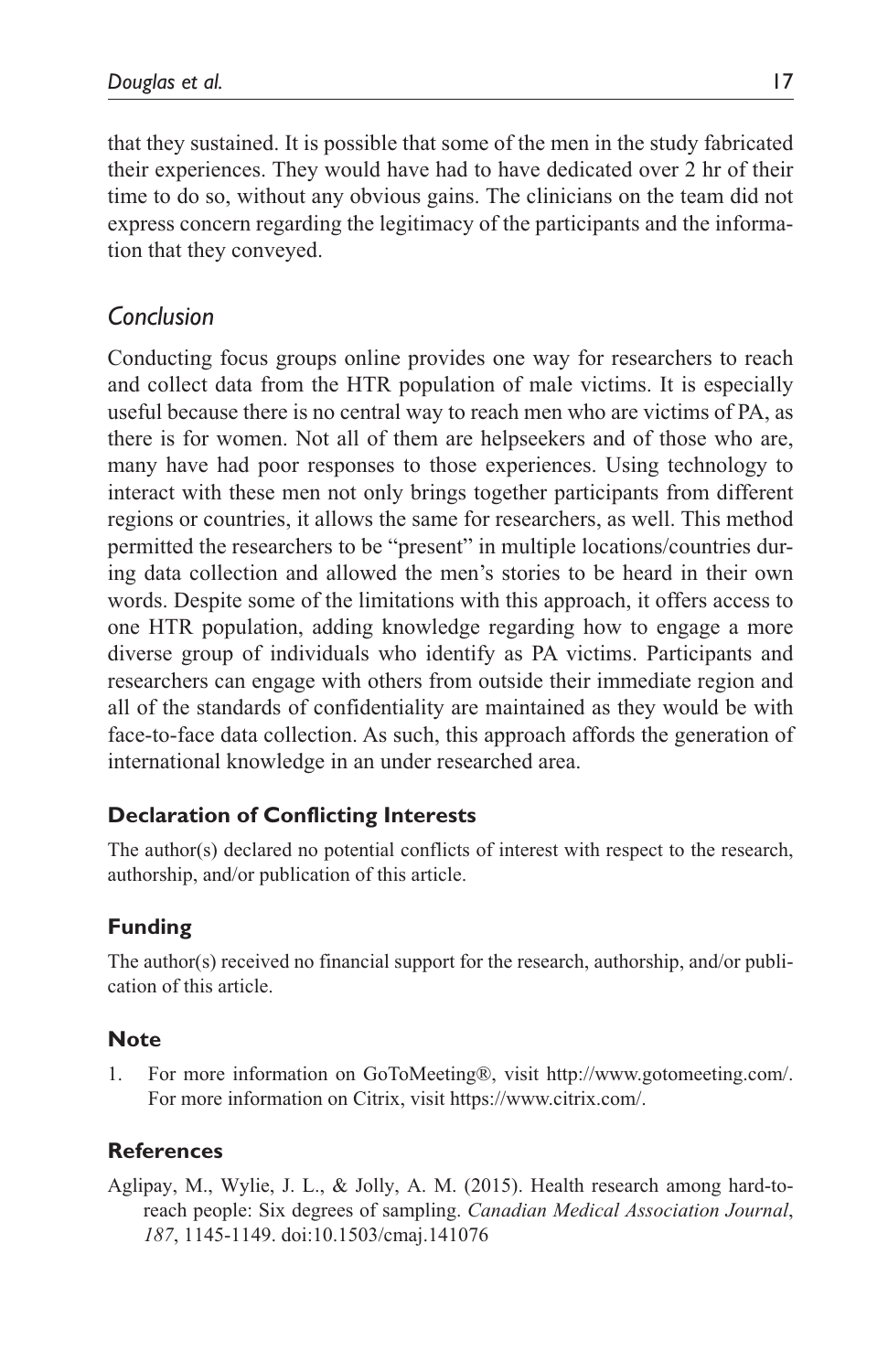- Archer, J. (2000). Sex differences in aggression between heterosexual partners: A meta-analytic review. *Psychological Bulletin*, *126*, 651-680.
- Ard, K. L., & Makadon, H. J. (2011). Addressing intimate partner violence in lesbian, gay, bisexual, and transgender patients. *Journal of General Internal Medicine*, *26*, 930-933. doi:10.1007/s11606-011-1697-6
- Australian Bureau of Statistics. (2017). *2016 Personal Safety Survey*. from [http:](http://www.abs.gov.au/ausstats/abs) [//www.abs.gov.au/ausstats/abs](http://www.abs.gov.au/ausstats/abs)@.nsf/mf/4906.0
- Barth, F. (2002). An anthropology of knowledge. *Current Anthropology*, *43*, 1-18. doi:10.1086/324131
- Bengry-Howell, A., & Griffin, C. (2012). Negotiating access in ethnographic research with "hard to reach" young people: Establishing common ground or a process of methodological grooming?. *International Journal of Social Research Methodology*, *15*, 403-416. doi:10.1080/13645579.2011.600115
- Berg, B. L., & Lune, H. (2011). *Qualitative research methods for the social sciences* (8th ed.). New York, NY: Pearson.
- Black, M. C., Basile, K. C., Breiding, M. J., Smith, S. G., Walters, M. L., Merrick, M. T., . . . Stevens, M. R. (2011). The National Intimate Partner and Sexual Violence Survey: 2010 summary report. Atlanta, GA: National Center for Injury Prevention and Control, Centers for Disease Control and Prevention.
- Brownlow, C., & O'Dell, L. (2002). Ethical issues for qualitative research in on-line communities. *Disability & Society*, *17*, 685-694. doi:10.1080/0968759022000010452
- Burczycka, M. (2016). *Section 1: Trends in self-reported spousal violence in Canada, 2014* (General Social Survey). Retrieved from [http://www.statcan.gc.ca/pub](http://www.statcan.gc.ca/pub/85-002-x/2016001/article/14303/01-eng.htm) [/85-002-x/2016001/article/14303/01-eng.htm](http://www.statcan.gc.ca/pub/85-002-x/2016001/article/14303/01-eng.htm)
- Buzawa, E. S., & Austin, T. (1993). Determining police response to domestic violence victims: The role of victim preference. *American Behavioral Scientist*, *36*, 610-623.
- Caetano, R., Vaeth, R. A. C., & Ramisetty-Mikler, S. (2008). Intimate partner violence victim and perpetrator characteristics among couples in the United States. *Journal of Family Violence*, *23*, 507-518.
- Caserta, M. S., & Lund, D. A. (1996). Beyond bereavement support group meetings: Exploring outside social contacts among the members. *Death Studies*, *20*, 537- 556. doi:10.1080/07481189608252761
- Choi, A. W.-M., Wong, J. Y.-H., Kam, C.-W., Lau, C.-L., Wong, J. K.-S., & Lo, R. T.-F. (2015). Injury patterns and help-seeking behavior in Hong Kong male intimate partner violence victims. *Journal of Emergency Medicine*, *49*, 217-226. doi:10.1016/j.jemermed.2015.03.007
- Cook, P. W. (2009). *Abused men: The hidden side of domestic violence* (2nd ed.). Westport, CT: Praeger.
- Correa-Velez, I., & Gifford, S. M. (2007). When the right to be counted doesn't count: The politics and challenges of researching the health of asylum seekers. *Critical Public Health*, *17*, 273-281. doi:10.1080/09581590701247999
- Cortis, N. (2012). Overlooked and under-served? Promoting service use and engagement among "hard-to-reach" populations. *International Journal of Social Welfare*, *21*, 351-360. doi:10.1111/j.1468-2397.2011.00825.x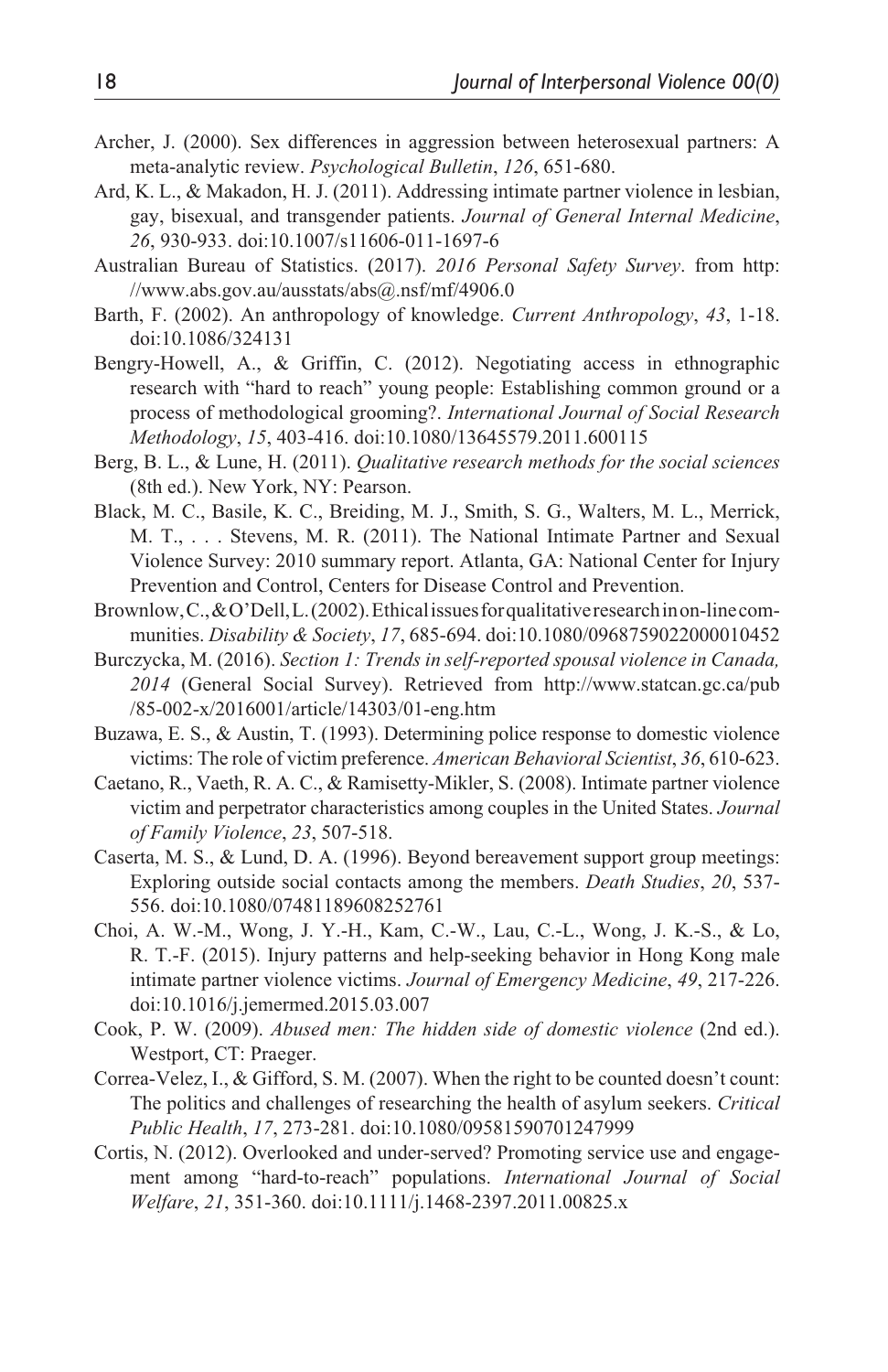- Cortis, N., Katz, I., & Patulny, R. (2009). *Engaging hard-to-reach families and children: Stronger families and communities strategy 2004–2009* (National Evaluation Consortium—Social Policy Research Centre at the University of New South Wales, and the Australian Institute of Family Studies). Retrieved from <https://www.dss.gov.au/sites/default/files/documents/op26.pdf>
- Curtis, K., Roberts, H., Copperman, J., Downie, A., & Liabo, K. (2004). "How come I don't get asked no questions?" Researching "hard to reach" children and teenagers. *Child & Family Social Work*, *9*, 167-175. doi:10.1111/j.1365- 2206.2004.00304.x
- Dennis, M. J., & Li, R. (2007). More honest answers to surveys? A study of data collection mode effects. *Journal of Online Research*. Retrieved from [http://ijor](http://ijor.mypublicsquare.com/files/ijor/more-honest-answers/JOR_Dennis_Li_10_07.pdf) [.mypublicsquare.com/files/ijor/more-honest-answers/JOR\\_Dennis\\_Li\\_10\\_07.pdf](http://ijor.mypublicsquare.com/files/ijor/more-honest-answers/JOR_Dennis_Li_10_07.pdf)
- Desmarais, S. L., Reeves, K. A., Nicholls, T. L., Telford, R. P., & Fiebert, M. S. (2012). Prevalence of physical violence in intimate relationships, Part 2: Rates of male and female perpetration. *Partner Abuse*, *3*, 170-198. doi:10.1891/1946-6560.3.2.170
- Dixon, L., Celi, E., Hines, D. A., Lysova, A. V., & Douglas, E. M. (In progress). Understanding men's experience of intimate partner abuse from a female intimate partner: An interpretative phenomenological Analysis. *International Journal of offender Therapy and Comparative Criminology* [Planned submission].
- Dobash, R. E., & Dobash, R. P. (2000). The politics and policies of responding to violence against women. In J. Hanmer & C. Itzin (Eds.), *Home truths about domestic violence: Feminist influences on policy and practice a reader* (pp. 187-204). New York, NY: Routledge.
- Douglas, E. M., & Hines, D. A. (2011). The helpseeking experiences of men who sustain intimate partner violence: An overlooked population and implications for prace. *Journal of Family Violence*, *26*(6), 473-485.
- Duffy, B., Smith, K., Terhanian, G., & Bremer, J. (2005). Comparing data from online and face-to-face surveys. *International Journal of Market Research*, *47*, 615-639.
- Duke, A., & Davidson, M. M. (2009). Same-sex intimate partner violence: Lesbian, gay, and bisexual affirmative outreach and advocacy. *Journal of Aggression, Maltreatment & Trauma*, *18*, 795-816. doi:10.1080/10926770903291787
- Finneran, C., & Stephenson, R. (2014). Antecedents of intimate partner violence among gay and bisexual men. *Violence & Victims*, *29*, 422-435. doi:10.1891/0886-6708. VV-D-12-00140
- Follingstad, D. R., & Rogers, M. J. (2013). Validity concerns in the measurement of women's and men's report of intimate partner violence. *Sex Roles*, *69*, 149-167. doi:10.1007/s11199-013-0264-5
- Friesen, C. A., Hormuth, L. J., Petersen, D., & Babbitt, T. (2015). Using videoconferencing technology to provide breastfeeding support to low-income women: Connecting hospital-based lactation consultants with clients receiving care at a community health center. *Journal of Human Lactation*, *31*, 595-599. doi:10.1177/0890334415601088
- Frye, N. E., & Dornisch, M. M. (2010). When is trust not enough? The role of perceived privacy of communication tools in comfort with self-disclosure. *Computers in Human Behavior*, *26*, 1120-1127. doi:10.1016/j.chb.2010.03.016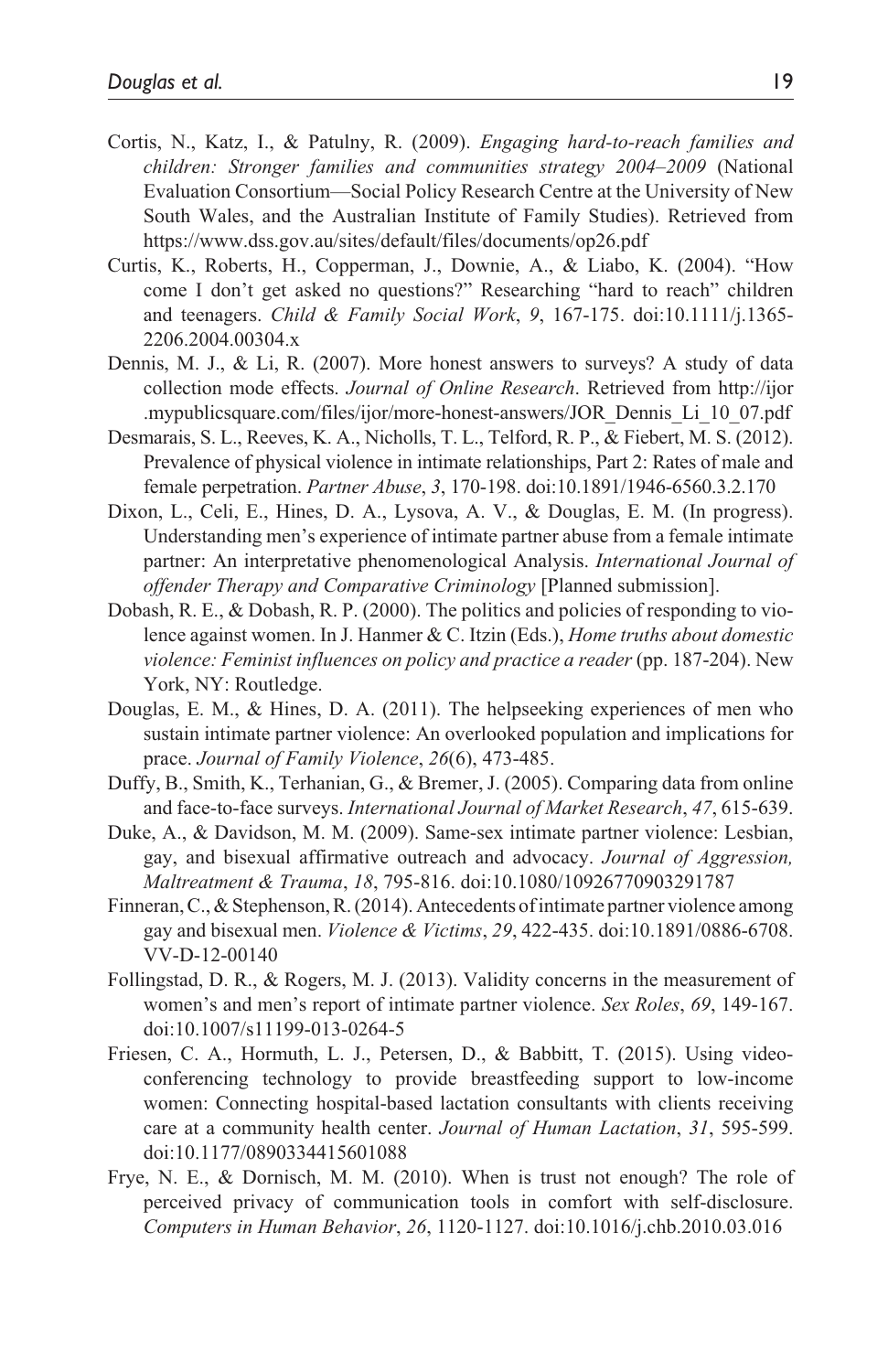- Guadagno, R. E., Okdie, B. M., & Kruse, S. A. (2012). Dating deception: Gender, online dating, and exaggerated self-presentation. *Computers in Human Behavior*, *28*, 642-647. doi:10.1016/j.chb.2011.11.010
- Hale-Carlsson, G., Hutton, B., Fuhrman, J., Morse, D., McNutt, L., & Clifford, A. (1996). Physical violence and injuries in intimate relationships—New York, behavioral risk factor surveillance system, 1994. *Morbidity and Mortality Weekly Report*, *45*, 765-767.
- Hall, A. K., Stellefson, M., & Bernhardt, J. M. (2012). Healthy aging 2.0: The potential of new media and technology. *Preventing Chronic Disease: Public Health Research, Practice, and Policy*, *9*, 110241. doi:10.5888/pcd9.110241
- Harris, F. M., Kendall, M., Bentley, A., Maguire, R., Worth, A., Murray, S., . . . Sheikh, A. (2008). Researching experiences of terminal cancer: A systematic review of methodological issues and approaches. *European Journal of Cancer Care*, *17*, 377-386. doi:10.1111/j.1365-2354.2007.00880.x
- Heary, C., & Hennessy, E. (2006). Focus groups versus individual interviews with children: A comparison of data. *The Irish Journal of Psychology*, *27*, 58-68. doi: 10.1080/03033910.2006.10446228
- Heeren, T., Edwards, E. M., Dennis, J. M., Rodkin, S., Hingson, R. W., & Rosenbloom, D. L. (2008). A comparison of results from an alcohol survey of a prerecruited internet panel and the National Epidemiologic Survey on Alcohol and Related Conditions. *Alcoholism: Clinical and Experimental Research*, *32*, 222-229.
- Hines, D. A., & Douglas, E. M. (2010a). A closer look at men who sustain intimate terrorism by women. *Partner Abuse*, *3*(1), 286-313.
- Hines, D. A., & Douglas, E. M. (2010b). Intimate terrorism by women towards men: Does it exist? *Journal of Aggression, Conflict, and Peace Research*, *2*(3), 36-56.
- Hines, D. A., Douglas, E. M., & Mahmood, S. (2010). The Effects of Survey Administration on Disclosure Rates to Sensitive Items Among a Sample of Men: A Comparison of an Internet Panel Sample with a RDD Telephone Sample. *Computers in Human Behavior*, *26*, 1327-1335.
- Hoy, S. (2012). Beyond men behaving badly: A meta-ethnography of men's perspectives on psychological distress and help seeking. *International Journal of Men's Health*, *11*, 202-226.
- Janghorban, R., Roudsari, R. L., & Taghipour, A. (2014). Skype interviewing: The new generation of online synchronous interview in qualitative research. *International Journal of Qualitative Studies on Health and Well-Being*, *9*, 24152. doi:10.3402/qhw.v9.24152
- Kennan, D., Fives, A., & Canavan, J. (2012). Accessing a hard to reach population: Reflections on research with young carers in Ireland. *Child & Family Social Work*, *17*, 275-283. doi:10.1111/j.1365-2206.2011.00778.x
- Kessler, R. C., Molnar, B. E., Feurer, I. D., & Appelbaum, M. (2001). Patterns and mental health predictors of domestic violence in the United States: Results from the National Comorbidity Survey. *International Journal of Law and Psychiatry*, *24*, 487-508.
- King, D. B., O'Rourke, N., & DeLongis, A. (2014). Social media recruitment and online data collection: A beginner's guide and best practices for accessing low-prevalence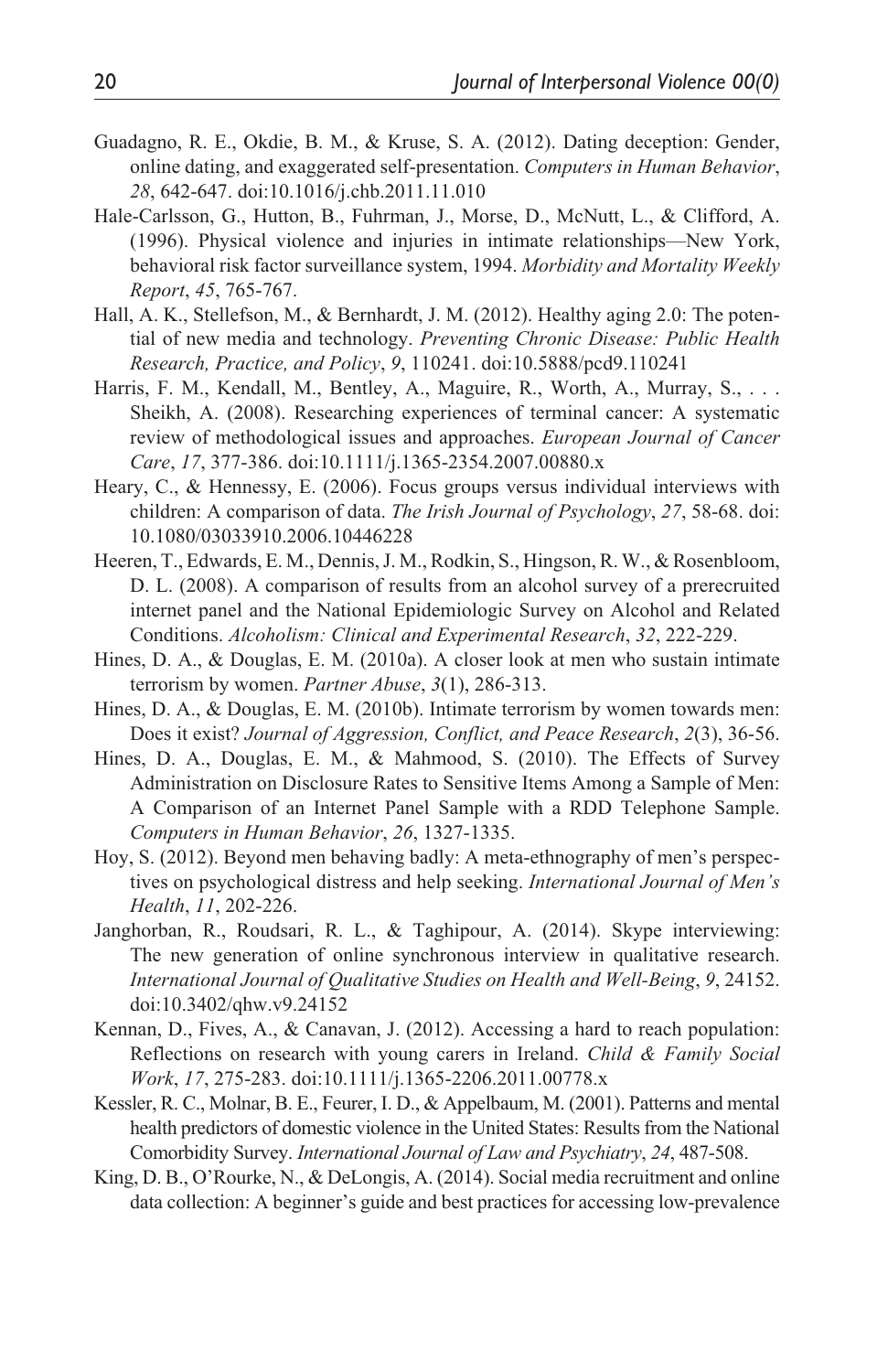and hard-to-reach populations. *Canadian Psychology/Psychologie Canadienne*, *55*, 240-249. doi:10.1037/a0038087

- Kozlowski, K. A., & Holmes, C. M. (2014). Experiences in online process groups: A qualitative study. *The Journal for Specialists in Group Work*, *39*, 276-300. doi:1 0.1080/01933922.2014.948235
- Levine, D., Madsen, A., Wright, E., Barar, R. E., Santelli, J., & Bull, S. (2011). Formative research on MySpace: Online methods to engage hard-to-reach populations. *Journal of Health Communication*, *16*, 448-454. doi:10.1080/10810730.2010.546486
- Lingley-Pottie, P., & McGrath, P. J. (2008). Telehealth: A child and family-friendly approach to mental health-care reform. *Journal of Telemedicine and Telecare*, *14*, 225-226. doi:10.1258/jtt.2008.008001
- Lysova, A. V., Hines, D. A., Dixon, L., Douglas, E. M., & Celi, E. (In progress). Male victims' perceptions of criminal justice responses to incidents of partner violence in four English-speaking countries. *British Journal of Criminology*, [Planned submission].
- Machado, A., Santos, A., Graham-Kevan, N., & Matos, M. (2016). Exploring Help Seeking Experiences of Male Victims of Female Perpetrators of IPV. *Journal of Family Violence*, 1-11. doi: 10.1007/s10896-016-9853-8
- Machado, A., Santos, A., Graham-Kevan, N., & Matos, M. (2017). Exploring help seeking experiences of male victims of female perpetrators of IPV. *Journal of Family Violence*, *32*, 513-523. doi:10.1007/s10896-016-9853-8
- Madden, M. (2013). *Technology use by different income groups*. Retrieved from [http://www.pewinternet.org/2013/05/29/technology-use-by-different-income](http://www.pewinternet.org/2013/05/29/technology-use-by-different-income-groups/) [-groups/](http://www.pewinternet.org/2013/05/29/technology-use-by-different-income-groups/)
- Marková, I., Linell, P., Grossen, M., & Salazar-Orvig, A. (2007). *Dialogue in focus groups: Exploring socially shared knowledge*. London, England: Equinox.
- Marziali, E., Damianakis, T., & Donahue, P. (2006). Internet-based clinical services: Virtual support groups for family caregivers. *Journal of Technology in Human Services*, *24*, 39-54. doi:10.1300/J017v24n02\_03
- Masson, H., Balfe, M., Hackett, S., & Phillips, J. (2013). Lost without a trace? Social networking and social research with a hard-to-reach population. *The British Journal of Social Work*, *43*, 24-40. doi:10.1093/bjsw/bcr168
- McDermott, E., Roen, K., & Piela, A. (2013). Hard-to-reach youth online: Methodological advances in self-harm research. *Sexuality Research and Social Policy*, *10*, 125-134. doi:10.1007/s13178-012-0108-z
- Office for National Statistics. (2017). *Domestic abuse in England and Wales: Year ending*. Retrieved from [https://www.ons.gov.uk/peoplepopulationandcommunity](https://www.ons.gov.uk/peoplepopulationandcommunity/crimeandjustice/bulletins/domesticabuseinenglandandwales/yearendingmarch2017) [/crimeandjustice/bulletins/domesticabuseinenglandandwales/yearendingmarch2017](https://www.ons.gov.uk/peoplepopulationandcommunity/crimeandjustice/bulletins/domesticabuseinenglandandwales/yearendingmarch2017)
- Office for Victims of Crime Training and Technical Assistance Center. (2012). *Elder abuse*. Retrieved from [http://www.ncdsv.org/images/OVCTTAC\\_Elder](http://www.ncdsv.org/images/OVCTTAC_ElderAbuseResourcePaper_2012.pdf) [AbuseResourcePaper\\_2012.pdf](http://www.ncdsv.org/images/OVCTTAC_ElderAbuseResourcePaper_2012.pdf)
- Paskuda, M., & Lewkowicz, M. (2017). Anonymity interacting with participation on a Q&A site. *AI & Society*, *32*, 369-381. doi:10.1007/s00146-016-0660-9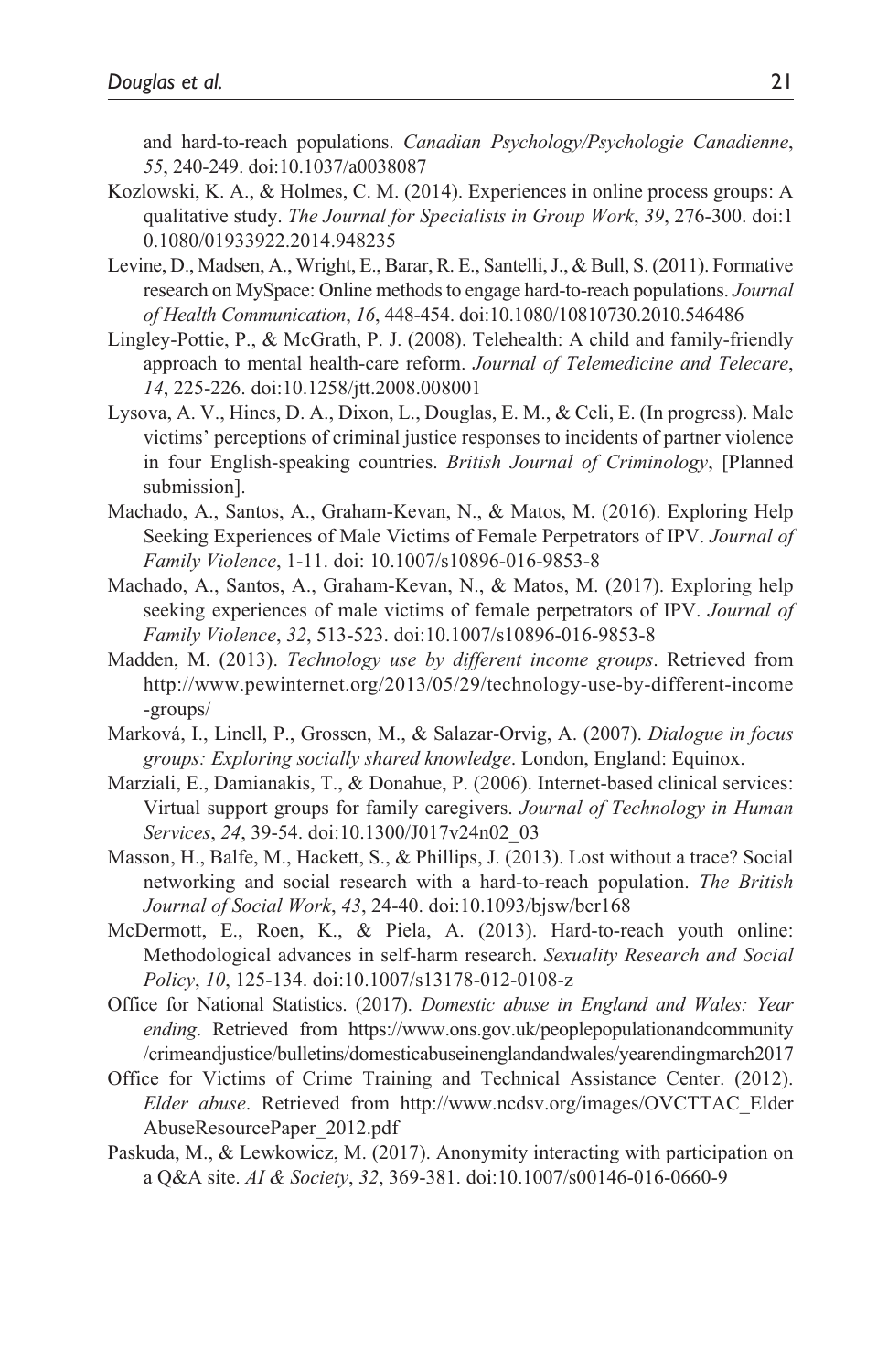- Penrod, J., Preston, D. B., Cain, R. E., & Starks, M. T. (2003). A discussion of chain referral as a method of sampling hard-to-reach populations. *Journal of Transcultural Nursing*, *14*, 100-107. doi:10.1177/1043659602250614
- Perrin, A., & Duggan, M. (2015). *Americans' internet access: 2000-2015*. Retrieved from <http://www.pewinternet.org/2015/06/26/americans-internet-access-2000-2015/>
- Rodríguez-Darias, A. J., & Aguilera-Ávila, L. (2018). Gender-based harassment in cyberspace: The case of Pikara magazine. *Women's Studies International Forum*, *66*, 63-69. doi:10.1016/j.wsif.2017.10.004
- Romney, A. K., Boyd, J. P., Moore, C. C., Batchelder, W. H., & Brazill, T. J. (1996). Culture as shared cognitive representations. *Proceedings of the National Academy of Sciences of the United States of America*, *93*, 4699-4705. doi:10.1073/pnas.93.10.4699
- Rowe, M., Rosenheck, R., Stern, E., & Bellamy, C. (2014). Video conferencing technology in research on schizophrenia: A qualitative study of site research staff. *Psychiatry: Interpersonal and Biological Processes*, *77*, 98-102.
- Saberi, P., Yuan, P., John, M., Sheon, N., & Johnson, M. O. (2013). A pilot study to engage and counsel HIV-positive African American youth via telehealth technology. *AIDS Patient Care and STDs*, *27*, 529-532. doi:10.1089/apc.2013.0185
- Schafer, J., Caetano, R., & Clark, C. L. (1998). Rates of intimate partner violence in the United States. *American Journal of Public Health*, *88*, 1702-1704.
- Schillewaert, N., & Meulemeester, P. (2005). Comparing response distributions of offline and online data collection methods. *International Journal of Market Research*, *47*, 163-178.
- Siemieniuk, R. A. C., Miller, P., Woodman, K., Ko, K., Krentz, H. B., & Gill, M. J. (2013). Prevalence, clinical associations, and impact of intimate partner violence among HIV-infected gay and bisexual men: A population-based study. *HIV Medicine*, *14*, 293-302. doi:10.1111/hiv.12005
- Simpson, S., Richardson, L. K., & Pelling, N. (2015). Introduction to the special issue "telepsychology: Research and practice." *Australian Psychologist*, *50*, 249-251. doi:10.1111/ap.12146
- Sorenson, S. B., Upchurch, D. M., & Shen, H. (1996). Violence and injury in marital arguments: Risk patterns and gender differences. *American Journal of Public Health*, *86*, 35-40.
- Straus, M. A. (1995). Trends in cultural norms and rates of partner violence: An update to 1992. In S. Stith & M. A. Straus (Eds.), *Understanding partner violence: Prevalence, causes, consequences, and solutions* (pp. 30-33). Minneapolis, MN: National Council on Family Relations.
- Straus, M. A. (1998). *Characteristics of the National Violence Against Women Study that might explain the low assault rate for both sexes and the even lower rate for women*. Durham: University of New Hampshire.
- Straus, M. A. (1999). The controversy over domestic violence by women: A methodological, theoretical, and sociology of science analysis. In X. B. Arriaga & S. Oskamp (Eds.), *Violence in intimate relationships* (pp. 17-44). Thousand Oaks, CA: SAGE.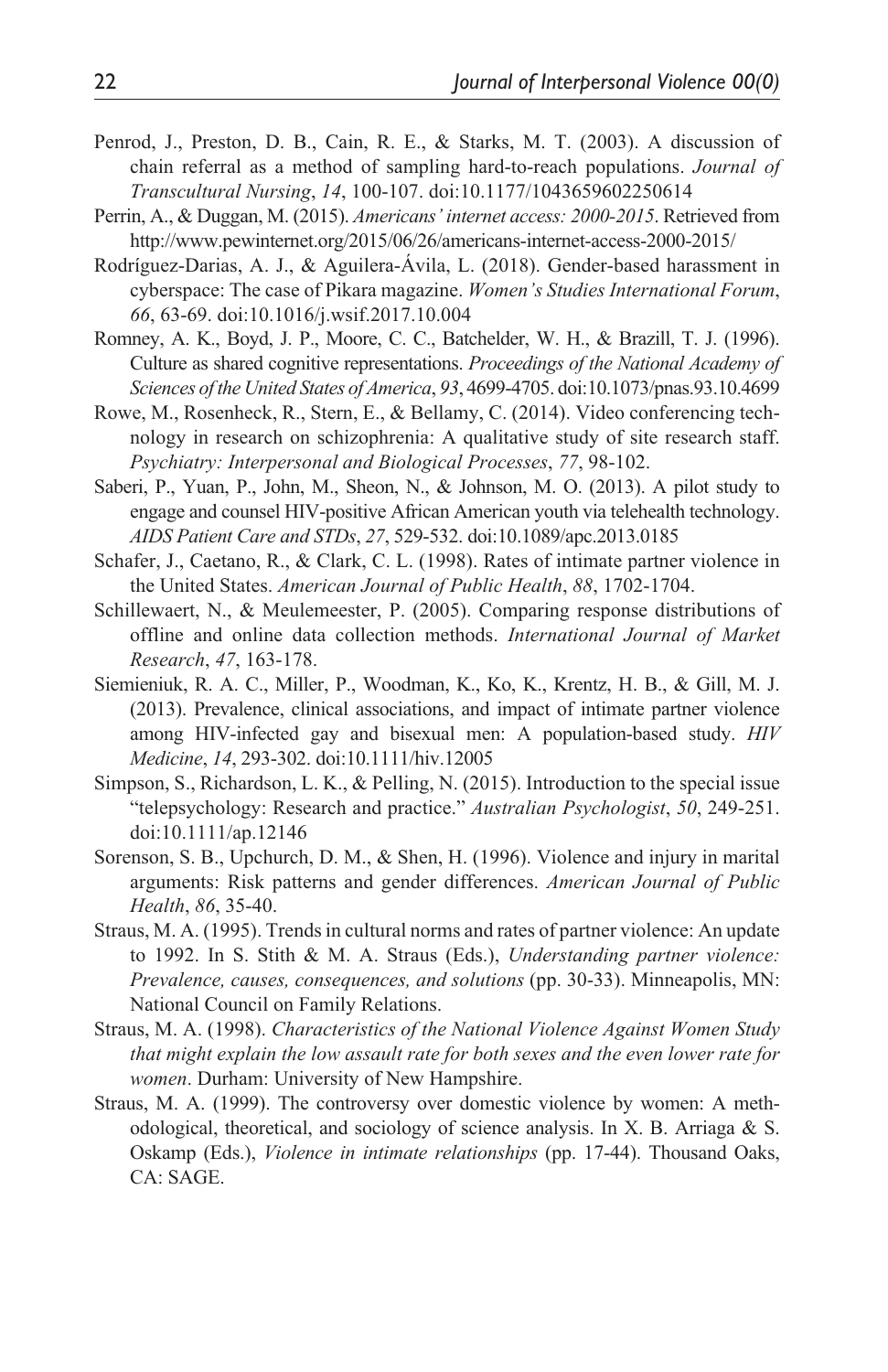- Straus, M. A. (2008). Dominance and symmetry in partner violence by male and female university students in 32 nations. *Children and Youth Services Review*, *30*, 252-275. doi:10.1016/j.childyouth.2007.10.004
- Straus, M. A. (2011). Gender symmetry and mutuality in perpetration of clinicallevel partner violence: Empirical evidence and implications for prevention and treatment. *Aggression and Violent Behavior*, *16*, 279-288. doi:10.1016/j. avb.2011.04.010
- Straus, M. A. (2012). Blaming the messenger for the bad news about partner violence by women: The methodological, theoretical, and value basis of the purported invalidity of the Conflict Tactics Scales. *Behavioral Sciences & the Law*, *30*, 538-556. doi:10.1002/bsl.2023
- Straus, M. A., & Gelles, R. J. (1986). Societal change and change in family violence from 1975 to 1985 as revealed by two national surveys. *Journal of Marriage and the Family*, *48*, 465-479.
- Taneja, A., Fiore, V., & Fischer, B. (2015). Cyber-slacking in the classroom: Potential for digital distraction in the new age. *Computers & Education*, *82*, 141-151. doi:10.1016/j.compedu.2014.11.009
- Thompson, S., & Phillips, D. (2007). Reaching and engaging hard-to-reach populations with a high proportion of nonassociative members. *Qualitative Health Research*, *17*, 1292-1303. doi:10.1177/1049732307307748
- Tilbrook, E., Allan, A., & Dear, G. (2010). *Intimate partner abuse of men*. Perth, Western Australia: Men's Advisory Network/Edith Cowan University.
- Tsui, V. (2014). Male victims of intimate partner abuse: Use and helpfulness of services. *Social Work*, *59*, 121-130. doi:10.1093/sw/swu007
- Tsui, V., Cheung, M., & Leung, P. (2010). Help-seeking among male victims of partner abuse: Men's hard times. *Journal of Community Psychology*, *38*, 769-780.
- Tuttas, C. A. (2015). Lessons learned using web conference technology for online focus group interviews. *Qualitative Health Research*, *25*, 122-133. doi:10.1177/1049732314549602
- U.S. Department of Health and Human Services. (2018). *Family violence prevention and services program: Enhancing services for male survivors roundtable*. Retrieved from <https://www.f2-fvpsa.net/enhancingservices.html>
- Utz, S. (2005). Types of deception and underlying motivation: What people think. *Social Science Computer Review*, *23*, 49-56. doi:10.1177/0894439304271534
- Vis, C. M., & Marchand, M. A. G. (2011). Challenges in reaching hard-to-reach groups in internet panel research. In M. Das, P. Ester, L. Kaczmirek, M. Das, P. Ester, & L. Kaczmirek (Eds.), *Social and behavioral research and the Internet: Advances in applied methods and research strategies* (pp. 271-290). New York, NY: Routledge/Taylor & Francis Group.
- Wan, C. (2012). Shared knowledge matters: Culture as intersubjective representations. *Social and Personality Psychology Compass*, *6*, 109-125. doi:10.1111/ j.1751-9004.2011.00418.x
- Wilkerson, J. M., Iantaffi, A., Grey, J. A., Bockting, W. O., & Rosser, B. R. S. (2014). Recommendations for internet-based qualitative health research with